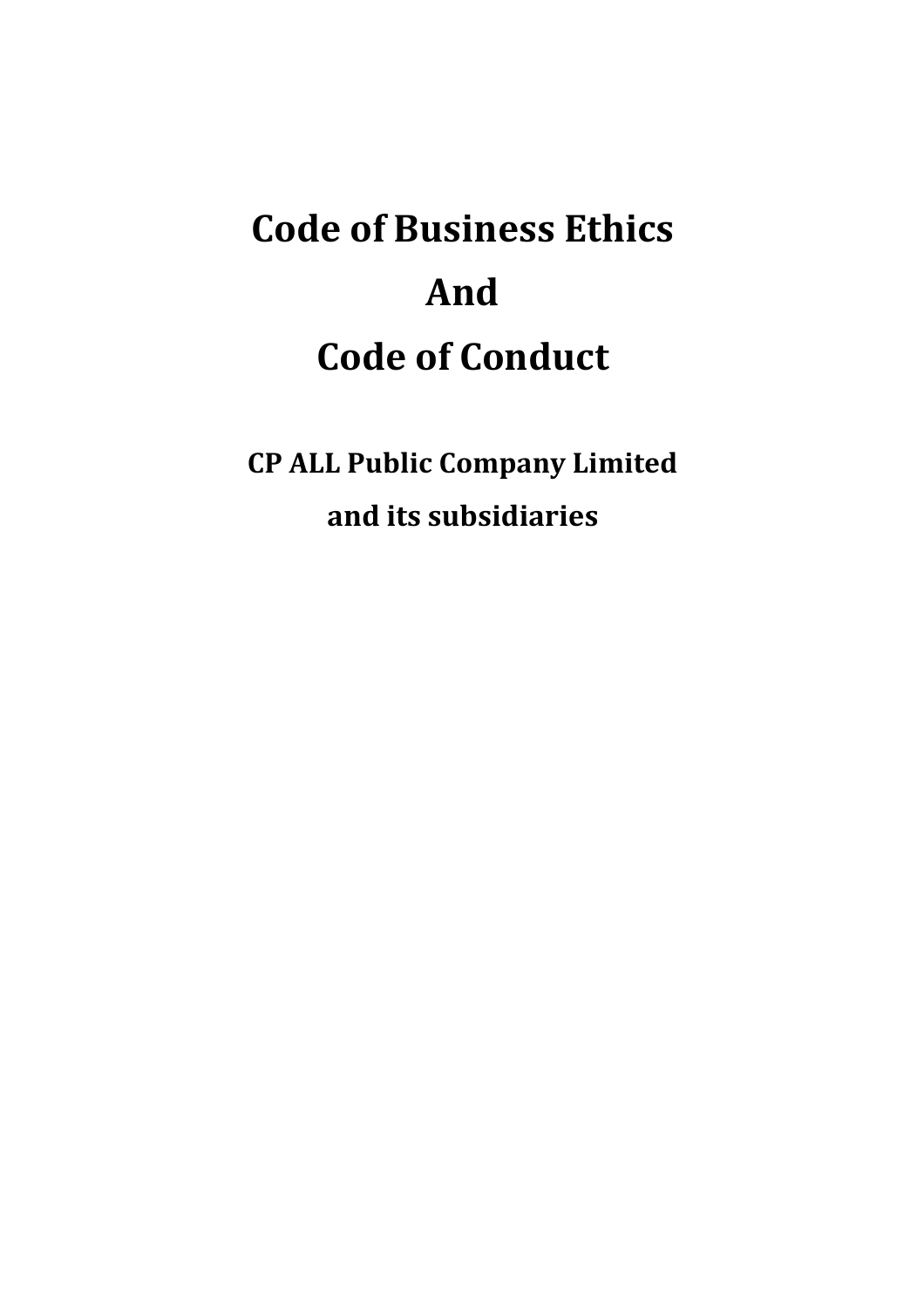# **Contents**

| 1. |     |  | 1               |
|----|-----|--|-----------------|
| 2. |     |  |                 |
|    | 2.1 |  | 3               |
|    | 2.2 |  | $\overline{4}$  |
|    | 2.3 |  | 5               |
|    | 2.4 |  | 6               |
|    | 2.5 |  | $7\phantom{.0}$ |
|    | 2.6 |  | 8               |
|    | 2.7 |  | $\overline{9}$  |
|    | 2.8 |  | 9               |
| 3. |     |  | 10              |
|    | 3.1 |  | 10              |
|    | 3.2 |  | 12              |
|    | 3.3 |  | 13              |
|    | 3.4 |  | 14              |
|    | 3.5 |  | 15              |
|    | 3.6 |  | 16              |
|    | 3.7 |  | 17              |
|    | 3.8 |  | 18              |
|    | 3.9 |  | 20              |
| 4. |     |  | 22              |
|    |     |  | 23              |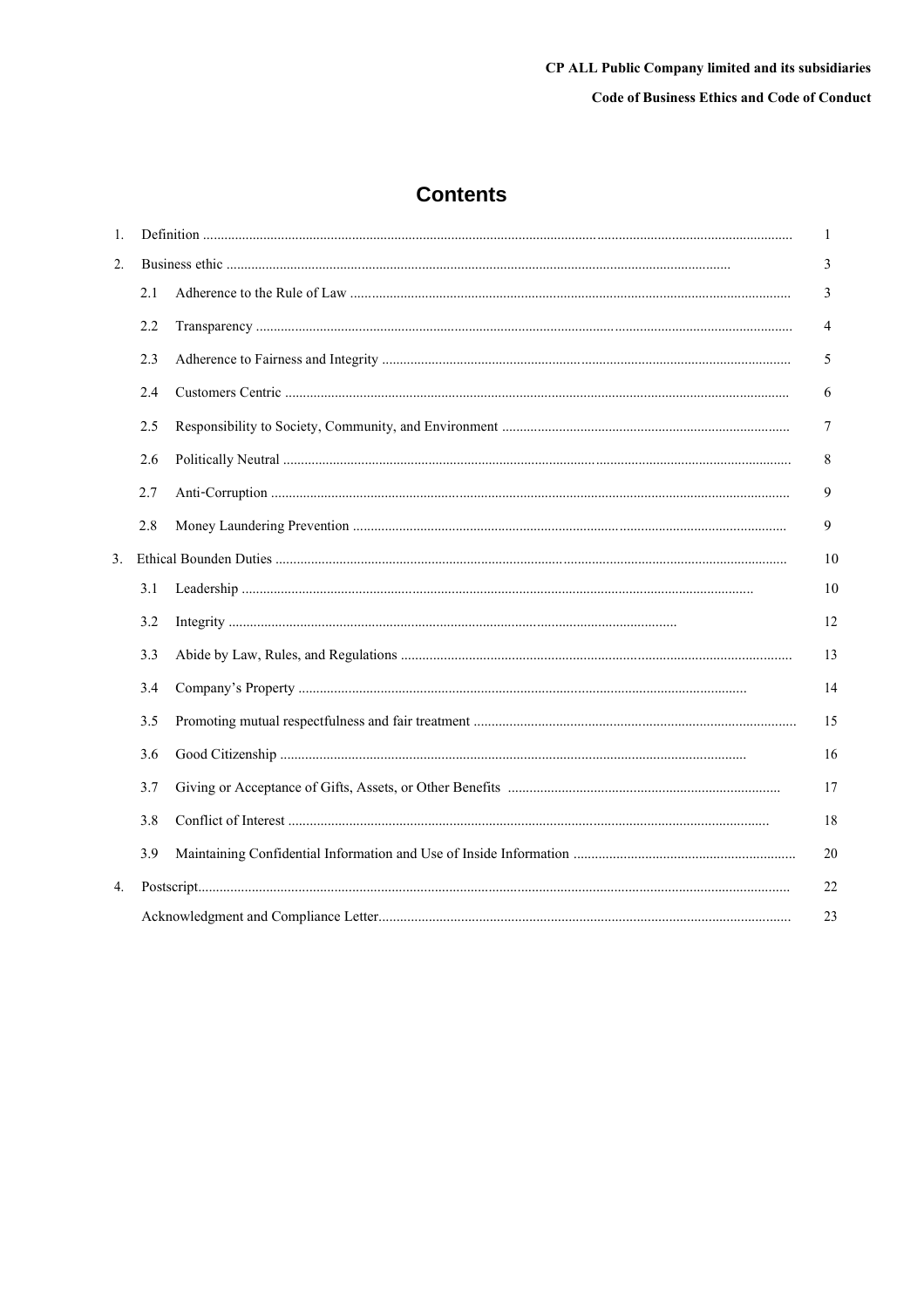## **Code of Business Ethics and Code of Conduct**

## **1. Definition**

| CP ALL:                        | CP ALL Public Company Limited and subsidiaries                                              |  |  |  |
|--------------------------------|---------------------------------------------------------------------------------------------|--|--|--|
| Executives:                    | The Board of Directors, Executive Committee, Executive Officers and a person in             |  |  |  |
|                                | management level in department level or equivalent or higher of CP ALL                      |  |  |  |
| Employee:                      | An employee in supervisory level or equivalent or under of CP ALL                           |  |  |  |
| Close family members:          | Dependents that have blood relationship or registered by laws or de facto as follows:       |  |  |  |
|                                | 1.<br>Spouse including without registered partner                                           |  |  |  |
|                                | 2.<br>Farther and mother                                                                    |  |  |  |
|                                | 3.<br>Child                                                                                 |  |  |  |
|                                | 4.<br>Spouse of children                                                                    |  |  |  |
|                                | 5.<br>Siblings                                                                              |  |  |  |
|                                | 6.<br>Half-sibling                                                                          |  |  |  |
|                                | 7.<br>Adopted child or adopter                                                              |  |  |  |
| Ethics in Conducting Business: | Best practices in conducting business for CP ALL's executives and employees leading to      |  |  |  |
|                                | acquiring good governance systems                                                           |  |  |  |
| Assets:                        | Movable assets, immovable assets (real estate), technology, copyright, title deeds, rights, |  |  |  |
|                                | patent, innovations, including tools, equipment set of computers and other parts in the     |  |  |  |
|                                | computer system of CP ALL such as hardware, software and internal information, etc.         |  |  |  |
| Inside Information:            | Information that CP ALL owns or controls and is valuable to current and future              |  |  |  |
|                                | economics. It is known as limited and should not be disclosed to public before getting an   |  |  |  |
|                                | approval from authorized persons e.g. personal information, customers and employees         |  |  |  |
|                                | information, sales and marketing data, products and services data, accounting data,         |  |  |  |
|                                | business plan, marketing plan, financial plan, construction plan, innovation information,   |  |  |  |
|                                | R&D information, source code, etc. The information is material impacting to a change in     |  |  |  |
|                                | securities' price and not yet disclosed to public.                                          |  |  |  |
| Stakeholder:                   | An individual/ juristic person involving the business conduct of CP ALL which includes      |  |  |  |
|                                | shareholders, executives, employees of CP ALL, customers, business partners, business       |  |  |  |
|                                | allies, creditors, competitors and the society as a whole, for instance                     |  |  |  |
| <b>Business Allies:</b>        | Cooperation between two or more businesses                                                  |  |  |  |
| Upholding the Rule of Law:     | Making decisions and conducting business based on legislation of law and related            |  |  |  |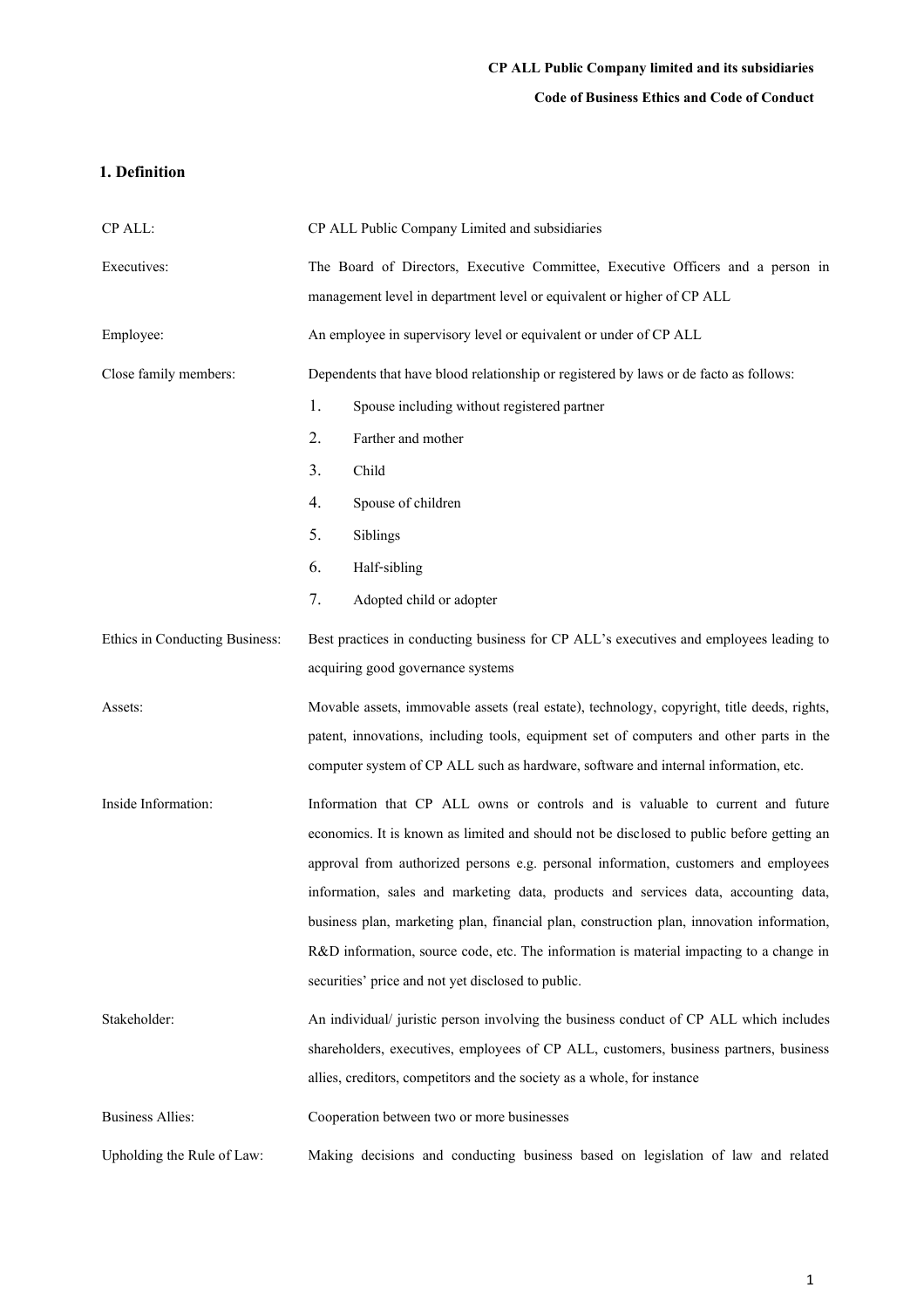#### **Code of Business Ethics and Code of Conduct**

regulations or the rule of law

- Fairness and Morality: Performing duties with reliability, equitability without discrimination, based on the principles of fairness and morality
- Transparency: Transparency in making decisions and operating business which can be disclosed for public acknowledgement and audit ability under law and regulation framework
- Integrity: Having an integrity for performing duties in compliance with regulations, customs and morals

Responsibility: Recognizing one's own duties to perform with full capability and efficiency

Accountability: Being accountable for the results from one's own performance either shall it be positive or negative

- Vision: Being visionary with creativity to create long-term added value for the enterprise and aiming for the excellence
- Fraud: Performing or omitting to perform one's own role or duties or behaving or omitting to behave which could make belief of having such role or duties even though it is untrue, or exercising power in one's role or duties for obtaining advantage, which is improper, for oneself or others, or misconducting one's own role or duties and exercising power in one's role or duties in violation to laws, regulations or commands, with an intention to control the receiving, keeping or using money or assets of CP ALL. This shall include scope of corruption in accordance with the anti-corruption policy manual and related practices.
- Purchasing or Selling Securities Using Internal Information (Insider Trading): An act done by any individual in buying, selling, offering to buy, offering to sell or inviting others to buy, sell, offer to buy or offer to sell the securities in the stock market or securities in the stock exchange, directly or indirectly, in a manner of taking advantage over external parties by utilizing information significant to the change of security price that remains undisclosed and is known due to being in such position or status, and either such act is done for the benefit of one's self or others or the information is disclosed to let others commit such act in return of the benefit for oneself

Personal Information: Information about a person that is able to address personal identity directly or indirectly but excluded information about the deceased

Conflict of Interest: Performing duties that must produce results or benefits that meet the objectives of the company but instead providing benefits for oneself or other related parties causing the company to not receive the maximum benefit or may cause damage to the company in trouble.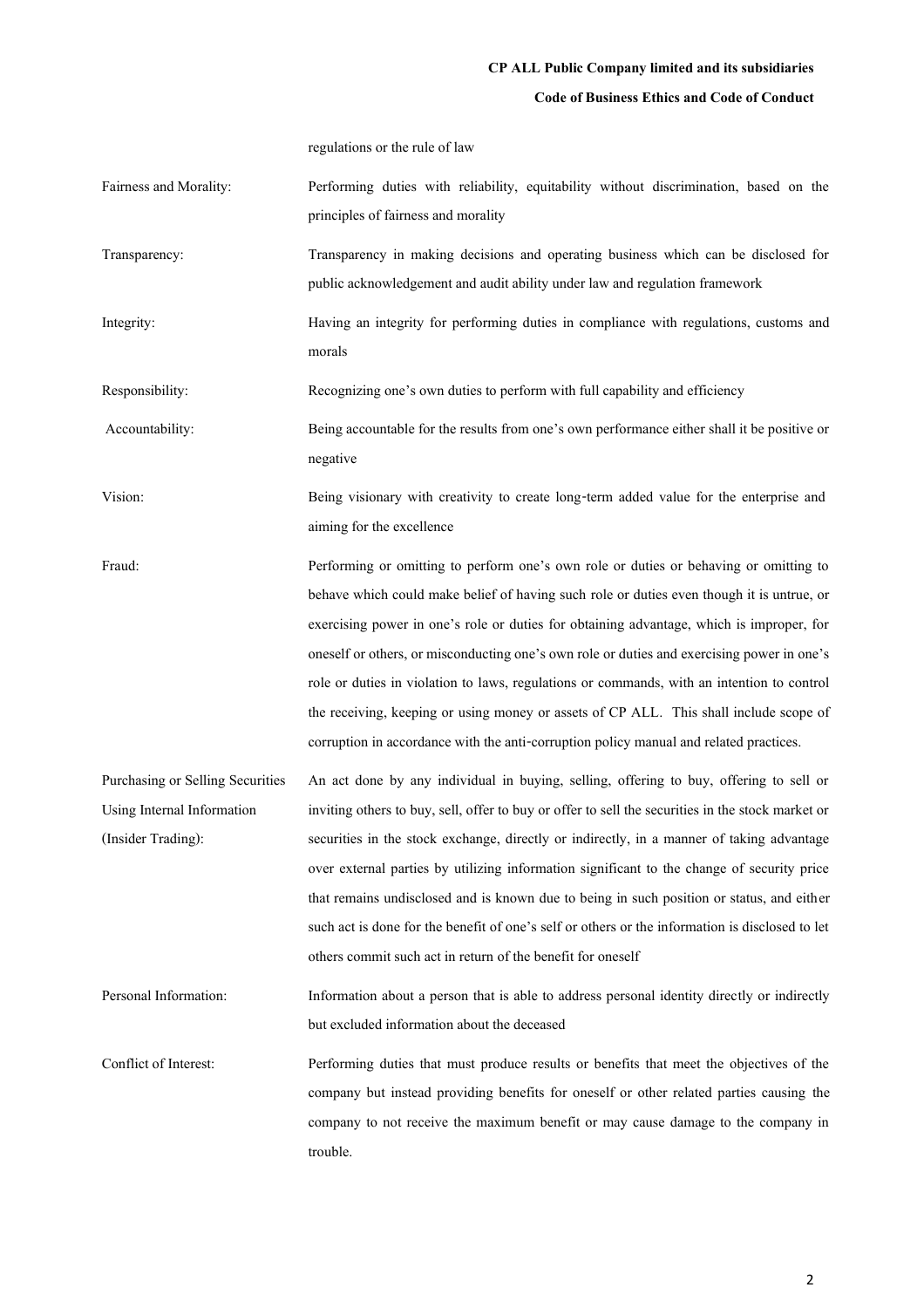## **2. Business Ethic**

CP ALL conducts its business with ethics. Executives and employees shall adhere to the following guidelines in performing their duties as representatives of CP ALL.

## **2.1 Adherence to the Rule of Law**

CP ALL adheres to the rule of law in conducting its business. It is the duty of executives and employees to know the Company's rules and regulations, related laws, and laws that will be enforced in the near future which will affect their management and work.

## **Guidelines**

- 2.1.1 Executives and employees shall study and understand their duties and responsibilities in following regulations of government organizations and related agencies, both currently enforced and will be enforced in the near future, that are mainly used in performing their duties.
- 2.1.2 Executives and employees shall not seek competitors' trade secrets or inside information by illegal means such as theft, espionage or violation of agreement not to disclose competitors' information, whether received from customers or other persons. In addition, executives and employees shall not damage competitors' reputation by allegations or slander and shall not enter into agreements with competitors or other persons which reduce or limit business competition.

## **Example:**

- **(1) Question** The Company has a policy to improve work process of market research by procuring an instant program, which is sold at a high price and whose rights are preserved by law. As one of your subordinates has a friend working in the Marketing Department of a partner's company and using such program, in order to get the achievement, such person requests to copy such program for a trial in order to save the expenditures. What should you do when you are informed of this matter?
	- **Answer** Taking lawful rights preserved programs to use in an improper manner is risk at lawsuit cases and is an unlawful act, which might later impact the Company's reputation. Even though it is a trial, such act is improper. What you should do is to order to delete and uninstall such program from the Company's computer immediately and to emphasize to prevent from utilizing legally procured computer program with the Company's computers.
- **(2) Question** Your colleague has moved to work with a competitor and would like to meet you to ask about pricing methods, as your friends have been under pressure from consumers in the past. Are you going to meet this friend?
	- **Answer** You can meet your colleague at any rate; however, discussions about pricing methods are strictly prohibited. You should clearly show CP ALL's standpoint that price agreement between competitors is a serious prohibition.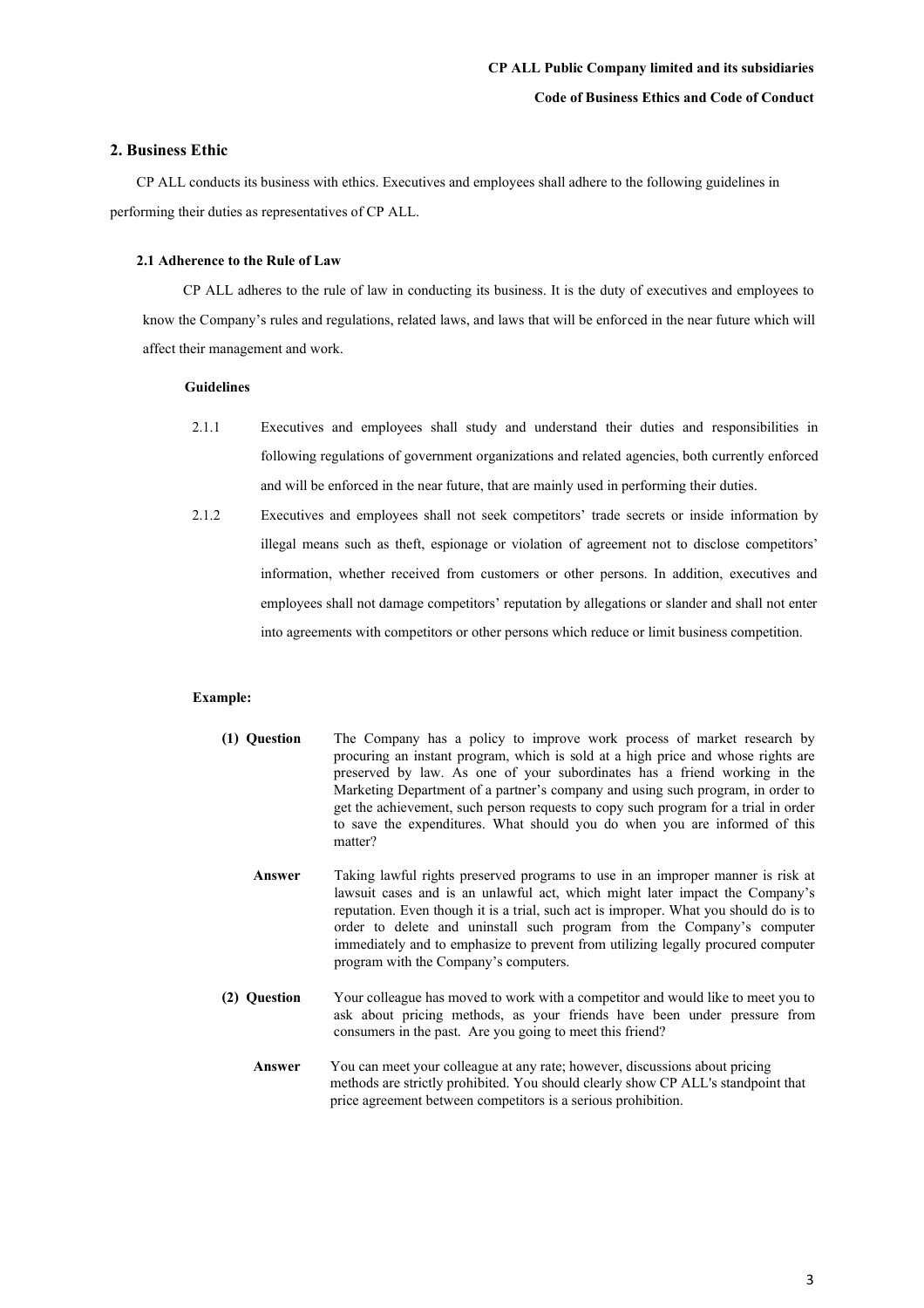## **2.2 Transparency**

Decision making and business operations at CP ALL are transparent and can be disclosed to stakeholders for their information and verification under the laws and rules, regulations and practices of CP ALL that are related to protecting trade secrets from being leaked to competitors.

#### **Guidelines**

- 2.2.1 Executives and employees shall prepare accounting reports, financial reports, business reports and operating performance reports in order to show the financial status and operating results of CP ALL that is real, correct and complete according to generally accepted accounting principles, reliable and verifiable according standards set by the Audit Committee.
- 2.2.2 Executives and employees shall strictly adhere to the procurement process according to CP ALL's policy in a transparent, clear and fair manner, and audited by the Procurement Committee.
- 2.2.3 In case, the supplier has an executive, sales representative or shareholder who is a relative or person living under the same roof as an executive or employee of CP ALL, that executive or employee of CP ALL must immediately report to his supervisor and human resources department in writing and avoid being related to that procurement transaction.
- 2.2.4 Executives and employees shall strictly adhere to CP ALL's Authority Handbook.
- 2.2.5 Executives and employees related to the procurement process including their relatives and persons living under the same roof should avoid joining activities including eating meals and playing sports with supplier companies. In case of unavoidable circumstances, there should be more than one CP ALL representative joining and this must first be informed to their supervisor in writing.

#### **Example:**

- **(1) Question** A new employee in the Procurement Department is in charge of receiving the information concerning the construction bidding and branch renovation. On a bidding day, an executive receives a complaint from a business partner (bidder) that a company has received the information before opening the bidding envelopes and won the bidding competition. Moreover, such procurement staff was found having a meal with an employee of the company that won the bidding competition. What should be done by the executive?
	- **Answer** The Company's policy states that there should be transparency, clarity and fairness in the procurement/hiring process. The executive should investigate in order to retrieve fact. If misconduct is found, punishment should be enacted according to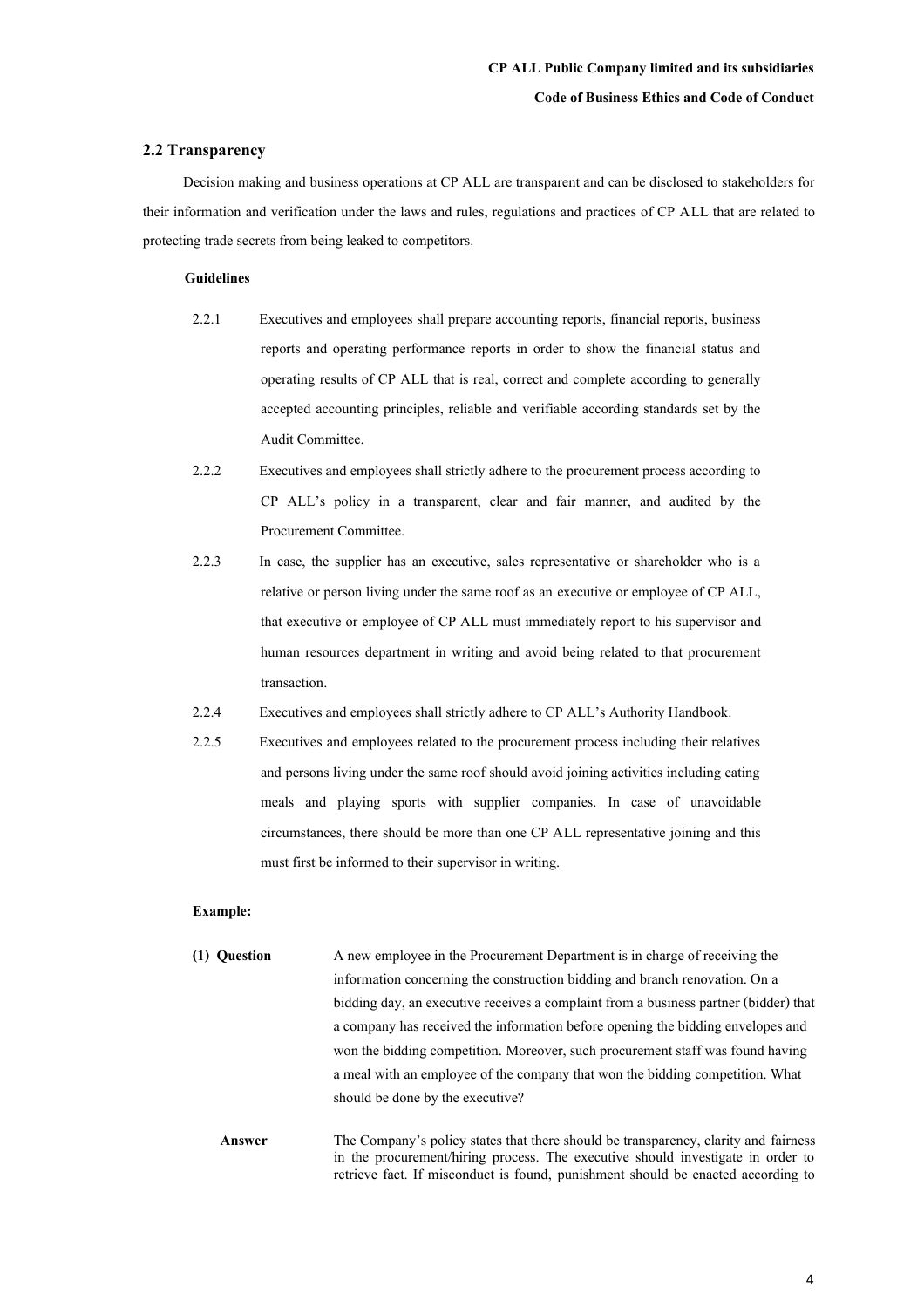#### **Code of Business Ethics and Code of Conduct**

rules and regulation and improvement measures should be improved clear and fair. Related parties of the procurement/hiring process should be advised/warned to conduct in a proper manner as bounded by duties. Joining meals with more than one staff of business partners' company must be reported to the superior for acknowledgement*.*

- **(2) Question** You have found that your co-worker has signed a product inspection report but has not actually done the inspection, which will cause the risk of non-standard products. What should you do?
	- **Answer** The above situation is about recording incorrect information, creating false information, and lack of transparency. You must report to your supervisor to find a suitable solution.

#### **2.3 Adherence to Fairness and Integrity**

CP ALL adheres to fairness and integrity towards stakeholders in order to build continued good business relations. CP ALL does not discriminate against anyone, does not make decisions based on personal judgment or personal relationships, and provides equal opportunities without bias regarding race, nationality, religion or gender.

- 2.3.1 Executives and employees shall be fair and shall not discriminate against any stakeholder in operating the business. In providing benefits to customers, the Board of Directors, executives and employees shall adhere to CP ALL's practices and policies.
- 2.3.2 Executives shall manage with prudence so that shareholders have confidence and trust that decisions are made with fairness and the best interests of shareholders in mind.
- 2.3.3 Executives and employees shall be fair and shall not discriminate in hiring including recruitment of personnel, consideration of remuneration and benefits, job promotion, job relocation, performance evaluation, training, adherence to regulations, job termination, layoff and reemployment, and participation in society and recreational activities.
- 2.3.4 Executives and employees must try to provide exceptional customer service and must service customers with honesty and fairness, without taking advantage of or defrauding customers.
- 2.3.5 Executives and employees should negotiate and enter into contracts with fairness, without taking advantage of suppliers/creditors, and with consideration to CP ALL's reputation and image. Executives and employees must follow trade conditions to suppliers/creditors with honesty and fairness. In case conditions informed to suppliers/creditors cannot be met, executives and employees must inform suppliers/creditors to jointly find solutions.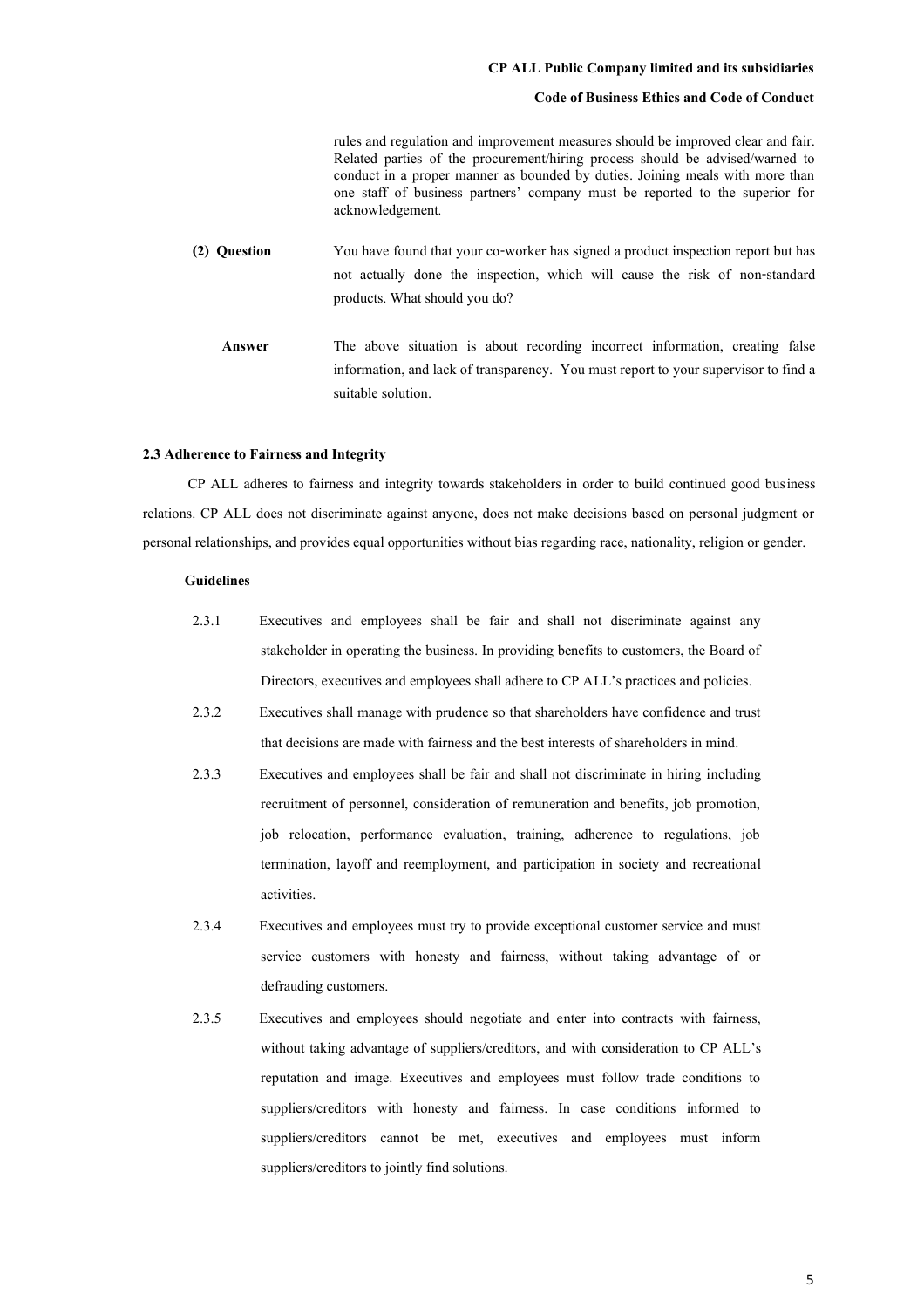2.3.6 Executives and employees must establish a code of ethics and guidelines for business partners in order to develop their potential, upgrade their competitiveness, and enhance long-term growth, including opportunities for the Company and partners to involve in improving and developing society and the environment as a whole.

## **Example:**

- **(1) Question** I have worked for the Company as an operating general manager in my hometown. My sister, working as a store manager, requests to be transferred back to my hometown and has to work in my department. Does the situation conflict with the company's guideline or not?
	- **Answer** The answer is controversial because your sister must report to you indirectly through the line of superior. Therefore, you have the influence and power allowing you to either benefit or harm your sister, such as performance evaluation, salary increase, wages, etc., which may be done objectively. Considering the issues of personal or family relationships, it is inappropriate to transfer your sister, and more importantly you should avoid having close relatives to work under your command.

#### **2.4 Giving Importance to Customers**

Executives and employees of CP ALL give importance to and care for customers by ensuring quality products and services, resulting in customer satisfaction.

- 2.4.1 Executives and employees must know and well understand products and services of CP ALL and must provide correct and complete information to customers in order to support the customer's decision without trying to press advertising information aiming too much on sales promotion.
- 2.4.2 Executives and employees must study and truly understand the demands of customers before presenting products or services to customers in order to correctly meet customers' demands. In addition, executives and employees must constantly seek new information and knowledge and gain more work experience in order to be more effective in increasing customer satisfaction.
- 2.4.3 Executives and employees shall treat customers with courtesy and respect and shall speak with customers politely.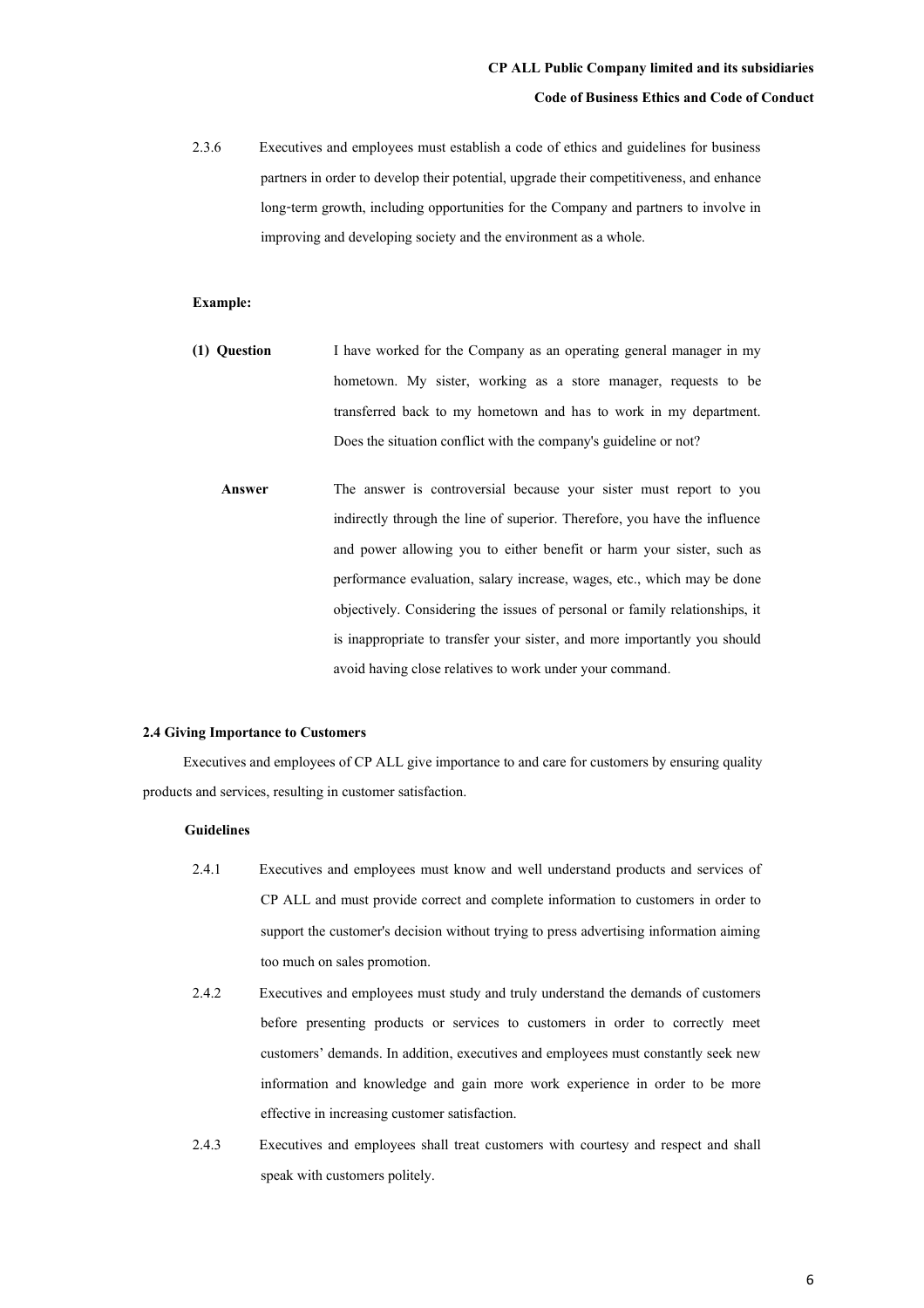- 2.4.4 Executives and employees must have a positive attitude with regards to servicing customers, must give importance to service, and must provide service to the best of their ability. This will make service work valuable and effective which will lead to service excellence.
- 2.4.5 Executives and employees must respect the decisions and opinions of customers, must not violate the personal rights of customers, and must be willing to receive customer complaints and solve the problems in a timely manner. In case of limitations or more time is needed to solve the problem, customers should be informed of the details or current status in appropriate time and should be regularly updated on the progress to solve the problem.

#### **Example:**

- **(1) Question** The Customer Relations Department received a complaint from a customer that, after eating chicken pie bought at a 7-Eleven store, the customer had a diarrhea and was admitted at a hospital. What action should be done by the Company?
	- **Answer** The Company highlights the importance of the quality of products and services provided to customers. In the case there are complaints regarding the product quality, despite the fact that the Company already has stringent measures to reassure the product quality, the Quality Control Committee will immediately investigate the matter in order to retrieve fact, for instance, production process during such period, other products made in the same period that are sold at other stores, food product management at the store, and reasons that cause the customers having a diarrhea from examining doctor, and present such fact to the executives to further prevent and solve the problem.

#### **2.5 Responsibility to Society, Community, and Environment**

CP ALL recognizes its responsibility to society, community, and environment and has a main mission to create projects and activities that sustainably support community development.

#### **Guidelines**

2.5.1 Executives and employees should participate in or organize social contribution activities that develop and serve society such as activities relating to education, art and culture, or the environment that are periodically organized by CP ALL.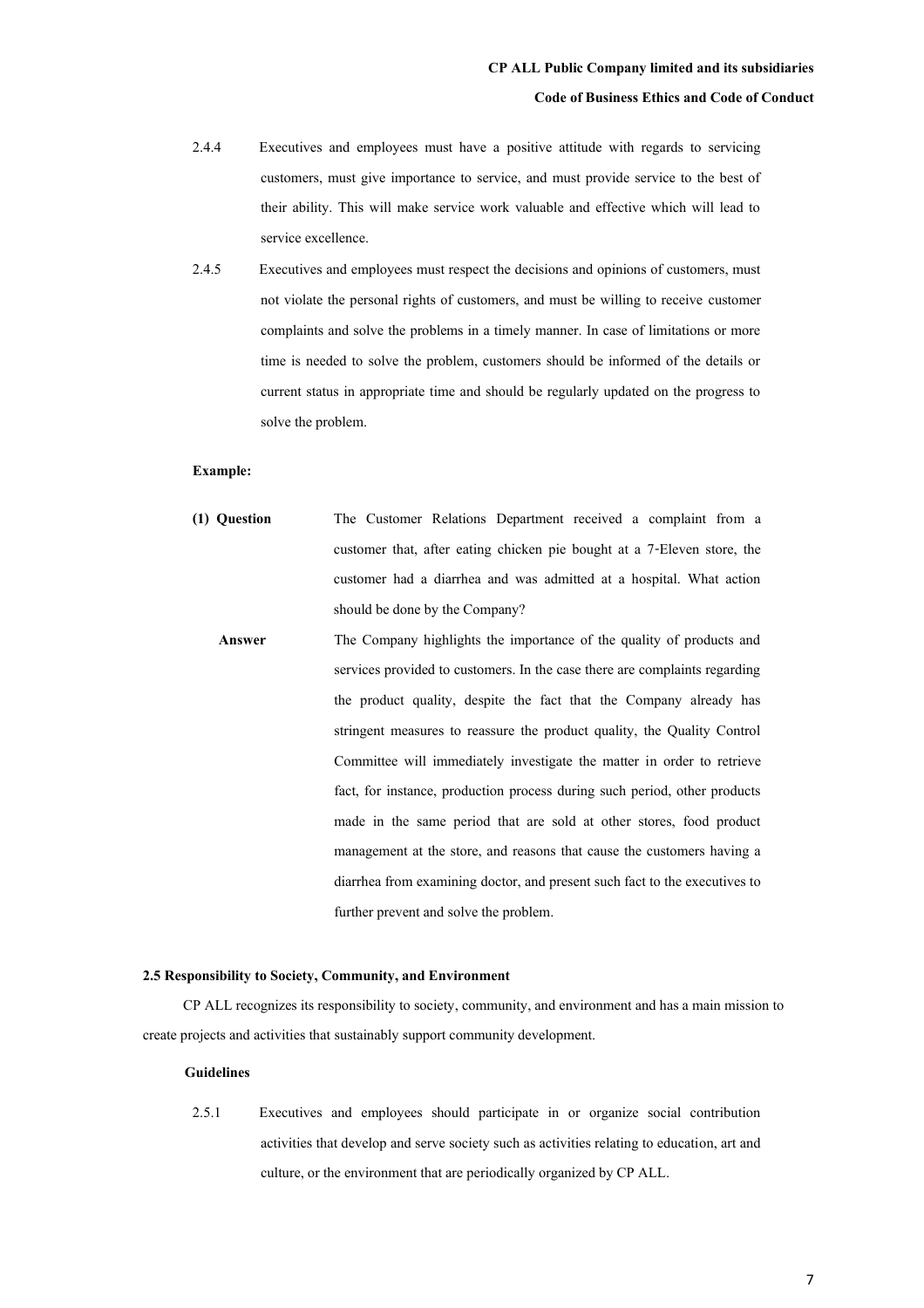- 2.5.2 Executives and employees must recognize the importance of helping conserve natural resources and the environment for sustainability and must try to prevent CP ALL from engaging in activities that harm or pollute natural resources, the environment and related ecosystems.
- 2.5.3 Executives and employees must monitor, follow up on and evaluate operating results in order to reduce impacts on the environment, hygiene, safety, communities and the environment.
- 2.5.4 Executives and employees should participate in waste reduction, minimizing waste, and processing it for reuse or finding suitable alternatives for reducing waste.

## **Example:**

| (1) Ouestion | Your work involves in packaging development and found new packaging      |
|--------------|--------------------------------------------------------------------------|
|              | options that are more expensive but can be easily recycled. However, the |
|              | Company and customers will receive higher costs. What should you do?     |

 **Answer** You should present the advantages of packaging that can be processed for easy reuse and being environmentally friendly to promote sustainable use of resources. In addition, the recycling is also a cost reduction for the Company and customers in the long run.

#### **2.6 Politically Neutral**

CP ALL respects and supports stakeholders to exercise their individual rights and freedoms under the constitution. CP ALL remains politically neutral.

- 2.6.1 Executives and employees shall not use their authority and position to induce, pressure or force colleagues and subordinates to support any political activity or political organization or member of a political organization.
- 2.6.2 Executives and employees should refrain from expression of political opinions at the workplace or during working hours which may lead to work conflict.
- 2.6.3 Executives and employees should avoid any act that others might construe as signifying CPALL's involvement in, or preference or support for, a political program, political party, political group, person with political influence or election candidate. In addition, executives and employees should not wear the uniform of a CP ALL employee, or use any symbol that would lead others to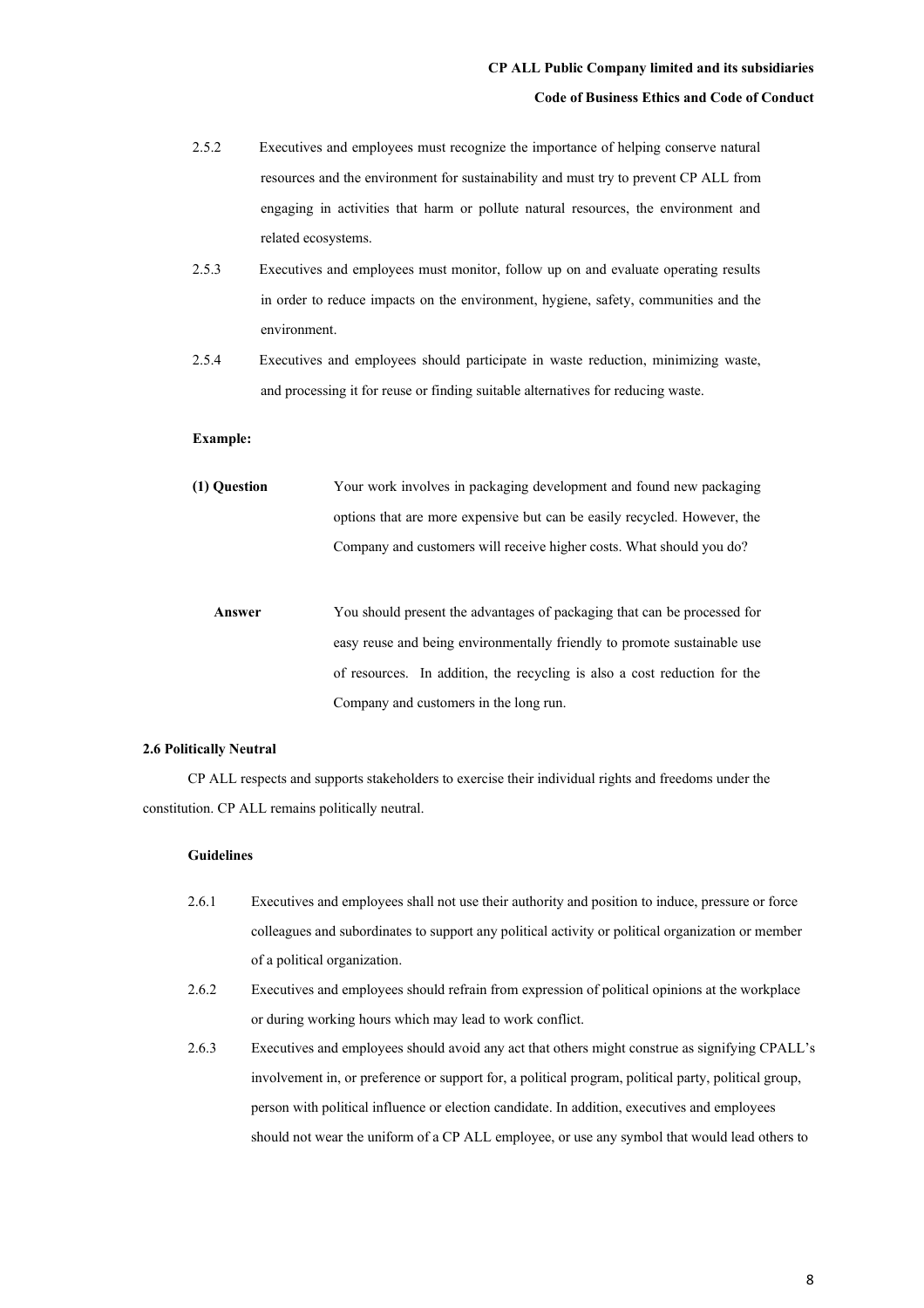believe that he is an employee of CP ALL, while engaging in any type of political activity or event involved with any political party.

#### **2.7 Anti-Corruption**

CP ALL supports and encourages employees at all levels to recognize the importance of and to have conscience in fighting corruption. CP ALL has an internal control system to prevent corruption, extortion, and acceptance or giving of bribes in all forms.

#### **Guidelines**

- 2.7.1 Executives and employees must be study the policy or guideline about anti-corruption, risk management, ethics, charitable donations and offering/accepting of gifts and hospitality guidelines.
- 2.7.2 Executives and employees must be careful with work process with high risk such as sales and marketing, procurement, investment, contract execution, giving and receiving gifts, entertainment, donation or financial support, etc.
- 2.7.3 Executives and employees must not ignore or overlook any transaction possibly considered as corruption relating to CP ALL; and must report to his supervisor or person in charge and cooperate for fact finding activities.
- 2.7.4 Executives and employees must arrange giving or receiving of donation and financial support in a transparent manner, complying with CP ALL's regulations and laws. Effort must be made to ensure that the donation or financial support is not used for bribery.

#### **Example:**

- **(1) Question** The normal import process takes quite a long time, but you have an urgent need to rush out certain products in order not to stop the production process. Traditionally, paying convenience fees will help speed up the product importing process. Can you do it?
	- **Answer** Paying convenience fees to speed up operations is a prohibition against CP ALL's anti-corruption policies and practices.

#### **2.8Money Laundering Prevention**

CP ALL is committed to preventing the company from being a source of money laundering by creating and maintaining accounts and assets legally in order to protect the business from both intentionally and unintentionally being involved in any illegal activities.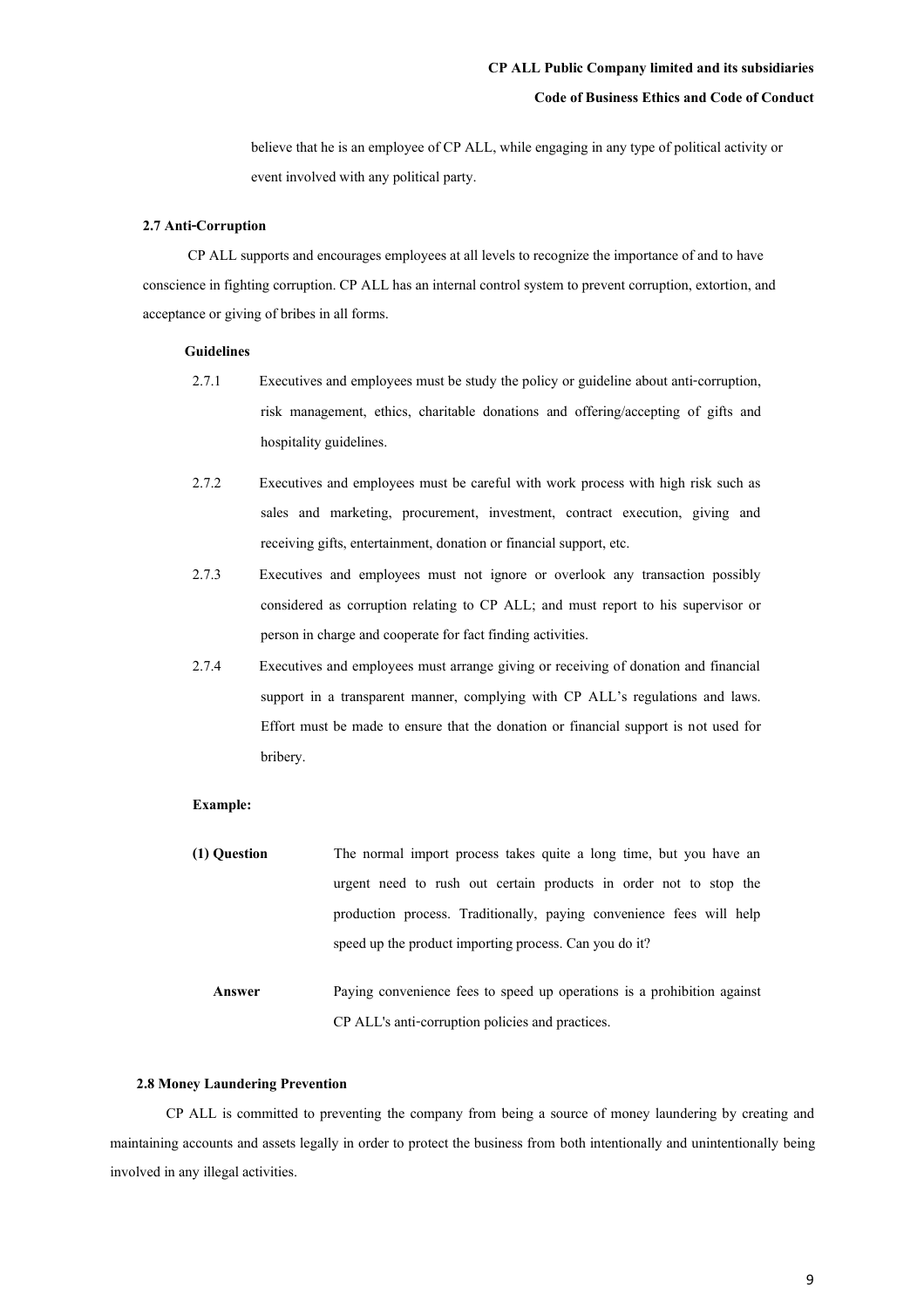# **CP ALL Public Company limited and its subsidiaries Code of Business Ethics and Code of Conduct**

## **Guideline**

| 2.8.1 | Executives and employees must do legitimate business with reputable clients that are           |
|-------|------------------------------------------------------------------------------------------------|
|       | acceptable and their funds can be verified their sources.                                      |
| 2.8.2 | Executives and employees must verify facts about customers before starting a transaction by    |
|       | understanding and following Know Your Customer Procedures (KYC).                               |
| 2.8.3 | Executives and employees identify alarms indicating behaviors that are likely to be money      |
|       | laundering, for example, requesting customers or business partners to pay the capital to third |
|       | parties or to pay in multiple accounts or to pay in large amounts of cash or cash equivalents. |
|       | If there is any suspicious or customers are willing to pay more than the market price without  |
|       | any suitable reasons or paying via an intermediary unnecessarily. If such behavior is found,   |
|       | report it to the Corporate Legal & Compliance department for consideration before              |
|       | proceeding further.                                                                            |
|       |                                                                                                |

2.8.4 Executives and employees must immediately notify the Corporate Legal & Compliance department when behaviors are likely to be met according to money laundering observations.

#### **3. Ethical Bounden Duties**

CP ALL has stipulated the ethical bounden duties for the executives and employees as guidelines for operating business as follows:

## **3.1 Have Leadership**

Executives shall be bounded by ethics, perform their duties appropriately with leadership and conduct appropriate acts to gain social acceptance and to be beneficial to CP ALL's business management.

- 3.1.1 Executives shall manage the business with vision, conscientiousness in their duties and responsibilities for performing such duties to gain trust and acceptance from the society.
- 3.1.2 Executives shall make available and implement the quality management system to minimize the process and increase efficiency, keep an eye on innovation as appropriate, and provide training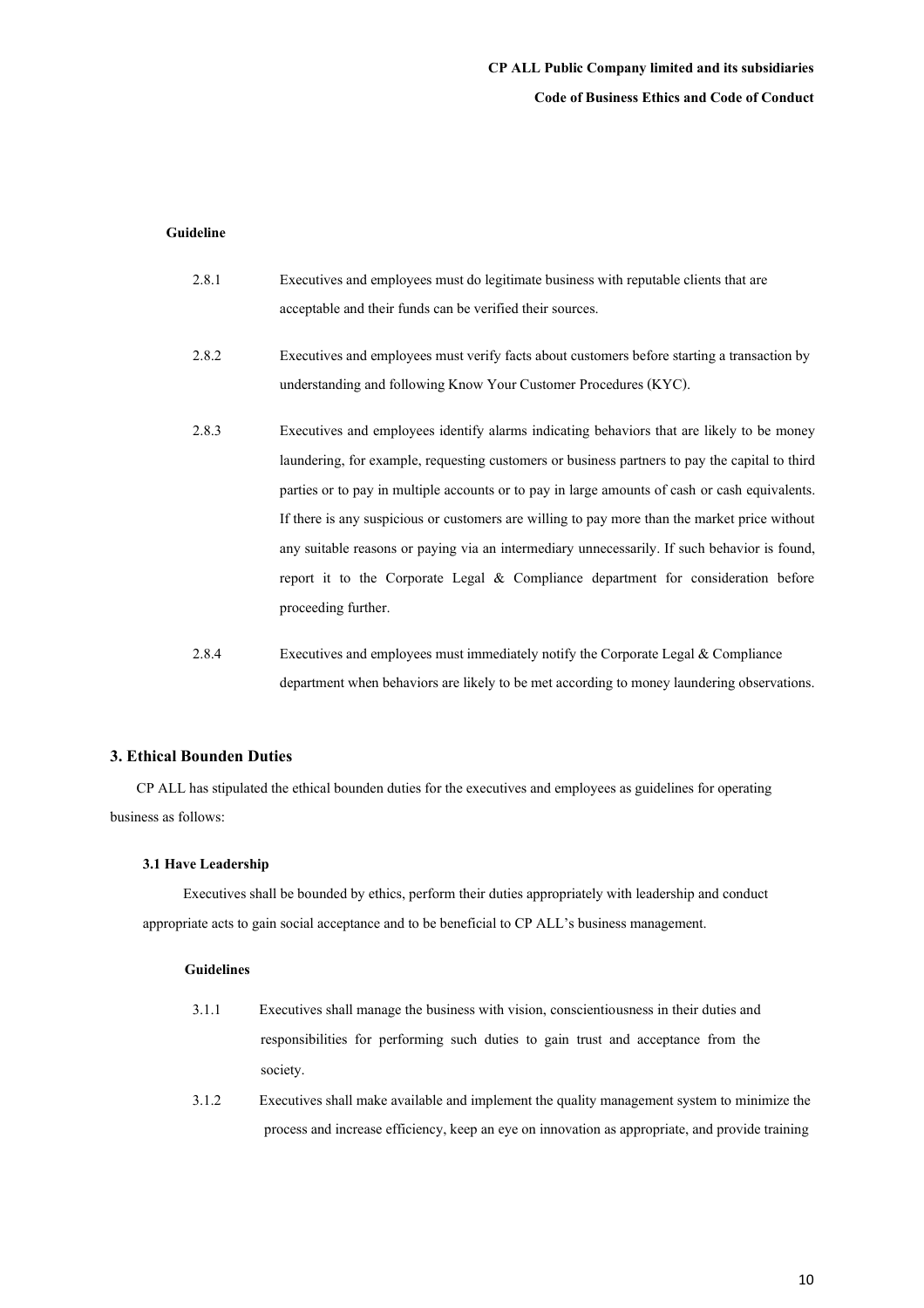#### **Code of Business Ethics and Code of Conduct**

and develop employees to be in line with the innovation and the quality management system in order to manage CP ALL's business to achieve being sustainable and leading business.

3.1.3 Executives must investigate complaints/grievance from stakeholders or other parties to retrieve fact and solve the problem promptly and fairly. Nonetheless, the executives might not take any action against complaints/grievance in the form of anonymous letter. Whistleblowers can submit their matters through channels provided by CP ALL

#### 1. By sending E-mail to

- 
- 
- 

 $\Box$  The Audit Committee auditcommittee auditcommittee auditcommittee and  $\Box$ The Corporate Governance Committee CGcommittee @cpall.co.th The Board of Directors BOD@cpall.co.th

2. By postal mail which attention to any of the above committee: No. 119, 16thFloor, Tara Sathorn Building, Soi Sathorn 5, South Sathorn Road, Thungmahamek, Sathorn, Bangkok 10120

3. By Call center: Tel. 02- 071-2770 Tel. 02-

826-7744

Fax. 02-

071-8623

4. Via the company's online channels http://www.cpall.co.th/whistleblowing http://www.facebook.co.th/CPALL7

5. Knock the bell Tel. 02-071-1717

Hereby, CP ALL has designated the Office of Internal Audit to be responsible for gathering and submitting all complaints or clues to the Audit Committee to further consider and proceed.

CP ALL will keep such information confidential to prevent the whistleblowers from being in trouble and consider to specific the compensation measures for damages that may be caused to complaint petitioners or whistleblowers.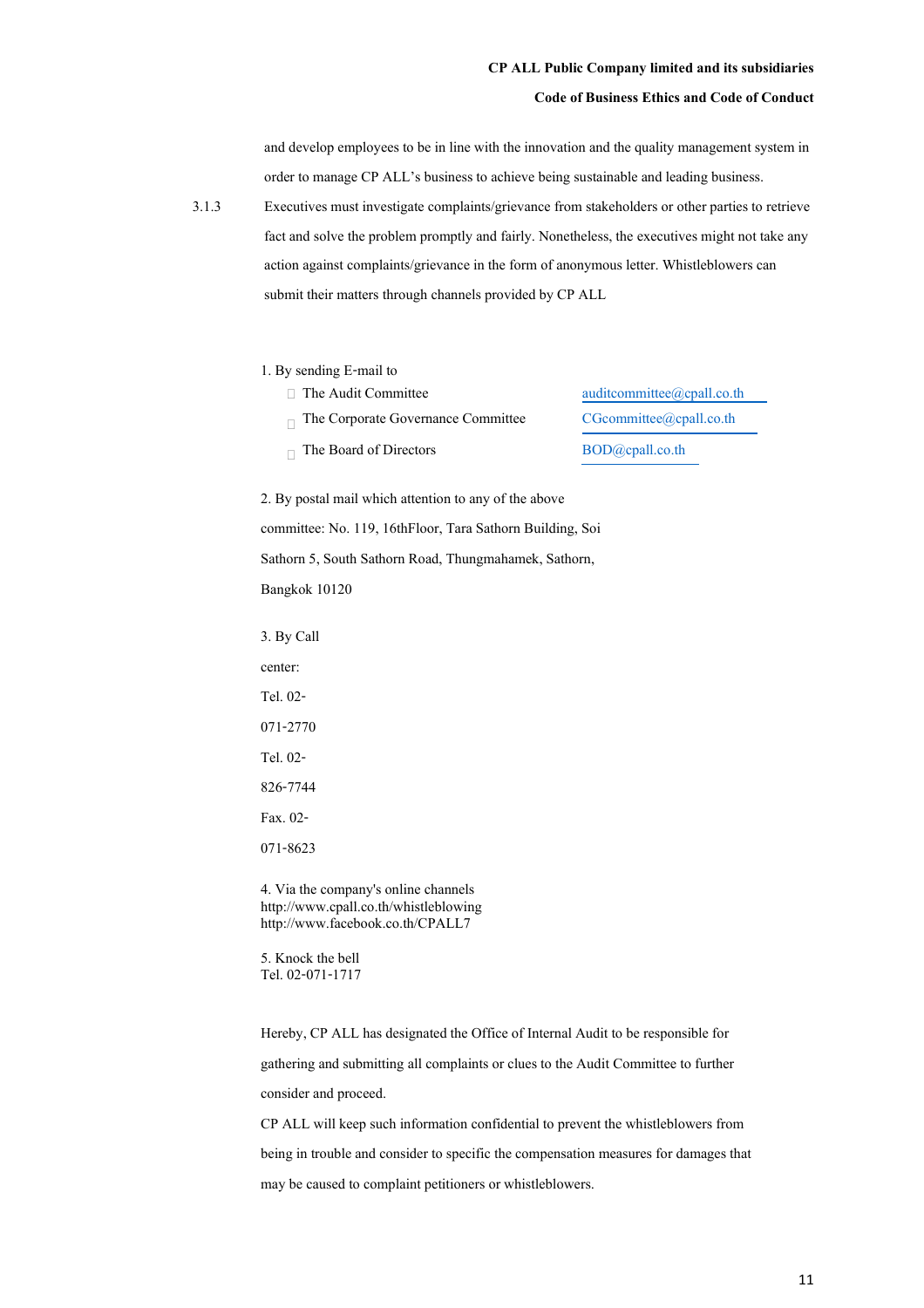- 3.1.4 Executives shall promote leadership among employees and encourage employees at all levels to take part in CP ALL's development.
- 3.1.5 Executives shall take part in and encourage employees to participate in activities for the community and society to let CP ALL be a part of the community in order to develop and build strong relationship with members in the community and society as a whole.

## **Example:**

| (1) Question | Your subordinate reported that he had heard the villagers talking about the |
|--------------|-----------------------------------------------------------------------------|
|              | trouble from a transportation vehicle that stopped the delivery causing     |
|              | traffic jam in the area, but the subordinate was not sure where to contact  |
|              | or complain. What will you do as a superior?                                |
|              |                                                                             |
| Answer       | When a complaint occurs or is likely to occur, the superior shall take      |
|              | corrective action and / or must coordinate with the complaint department    |

urgently according to the whistleblowing channels specified by CP ALL.

#### **3.2Integrity**

Executives and employees must perform their duties with honesty and care in protecting the interest of CP ALL.

- 3.3.1 Executives and employees must perform their duties with honesty, without bias, and do not exercise their power in seeking for the benefit of oneself or others.
- 3.3.2 Executives and employees must not intentionally make reports or records with untrue or inaccurate information and must not intentionally conceal or present untrue or inaccurate information to CP ALL. Whenever untrue or inaccurate information is found, such persons must report their superior immediately.
- 3.3.3 Executives and employees must utilize their work time efficiently to generate effective outcome as stipulated in the regulations and must not commit any act or persuade colleagues and subordinates to use their work time to do any activities which are not for the interest of CP ALL or its shareholders.
- 3.3.4 Executives and employees must perform their designated duties with full capability, knowledge, conscientiousness for duties and accountability.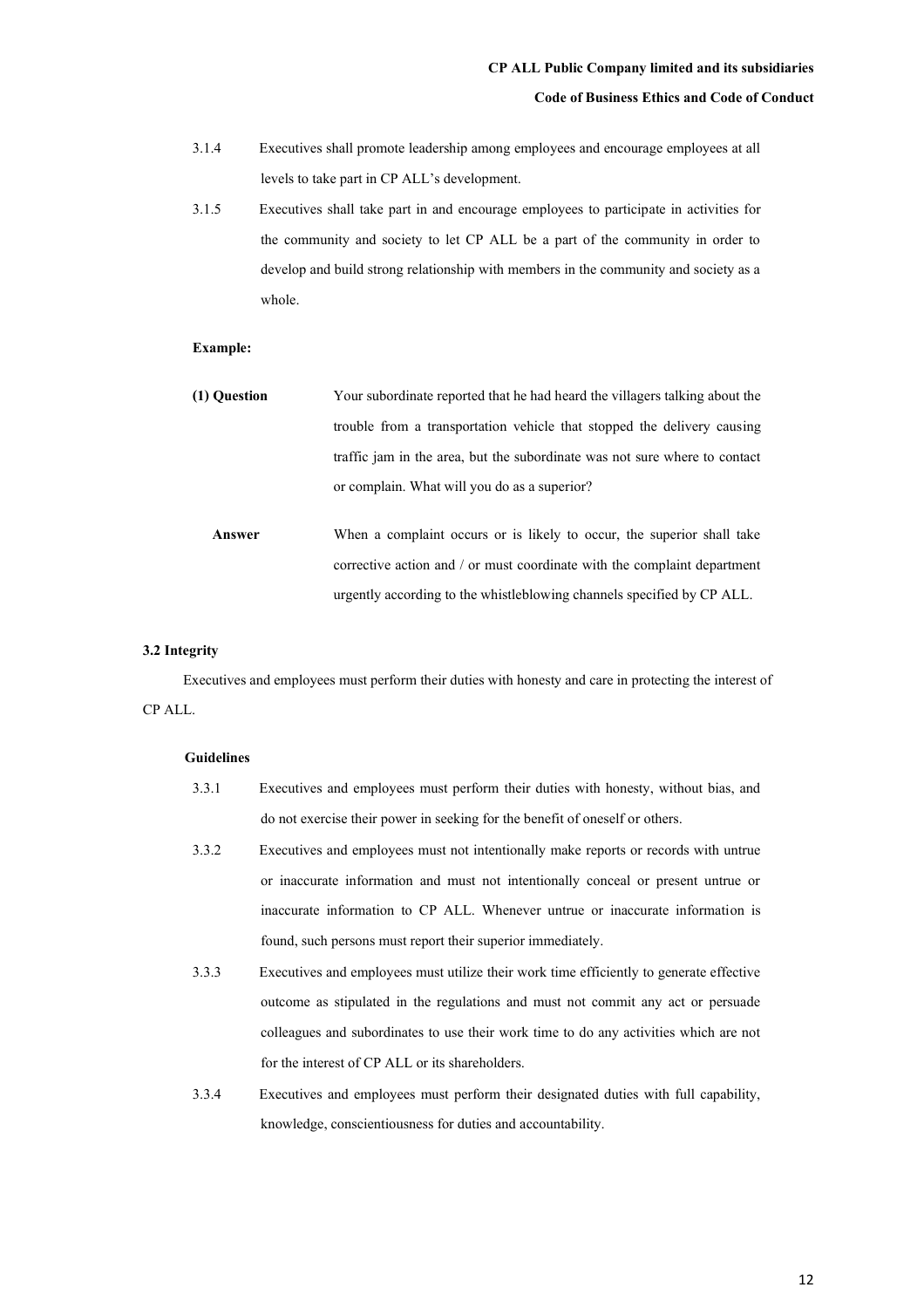## **Code of Business Ethics and Code of Conduct**

## **Example:**

| (1) | <b>Ouestion</b> | I found that one of my colleagues makes s false OT working time record.           |  |  |
|-----|-----------------|-----------------------------------------------------------------------------------|--|--|
|     |                 | What should I do?                                                                 |  |  |
|     | Answer          | False or untrue working time is considered a serious disciplinarily wrongful act. |  |  |
|     |                 | Such act causes the Company expenses and is considered as a fraud to the          |  |  |
|     |                 | Company. You must report such matter to your superior to further inform the       |  |  |
|     |                 | Human Resources Department to undertake necessary measures in compliance with     |  |  |
|     |                 | the rules and regulation.                                                         |  |  |

#### **3.3 Abide by Law, Rules, and Regulations**

Executives and employees must perform their duties strictly in compliance with laws relevant to the business of CP ALL and work regulations of CP ALL, and avoid any acts that might cause negative impact on CP ALL's reputation.

## **Guidelines**

- 3.3.1 Executives and employees must not violate, avoid, disobey or neglect CP ALL's rules, regulations or notifications including legitimate and authorized orders from the superior.
- 3.3.2 Executives and employees must not produce or possess illegal materials, either for their own usage, dispense or give to others.
- 3.3.3 Executives and employees must utilize the communication and computer systems with full responsibility and must not cause disharmony, damage others' reputation, discourage others' morale, or discourage amity in workplace.
- 3.3.4 Executives and employees must not utilize the communication and computer systems to conduct any activities that are illegal or against CP ALL's policy or utilize the Internet or similar services in the manner that could cause damages, disgrace, lack of trust or discredit.
- 3.3.5 Executives and employees must strictly conform to the Company's rules and regulations regarding computers.

#### **Example:**

**(1) Question** One of my colleagues likes to bet illegal lotto, be a money chain leader, unofficially launch loans to other employees, convince me to join the chain and talk about the lotto. What should I do?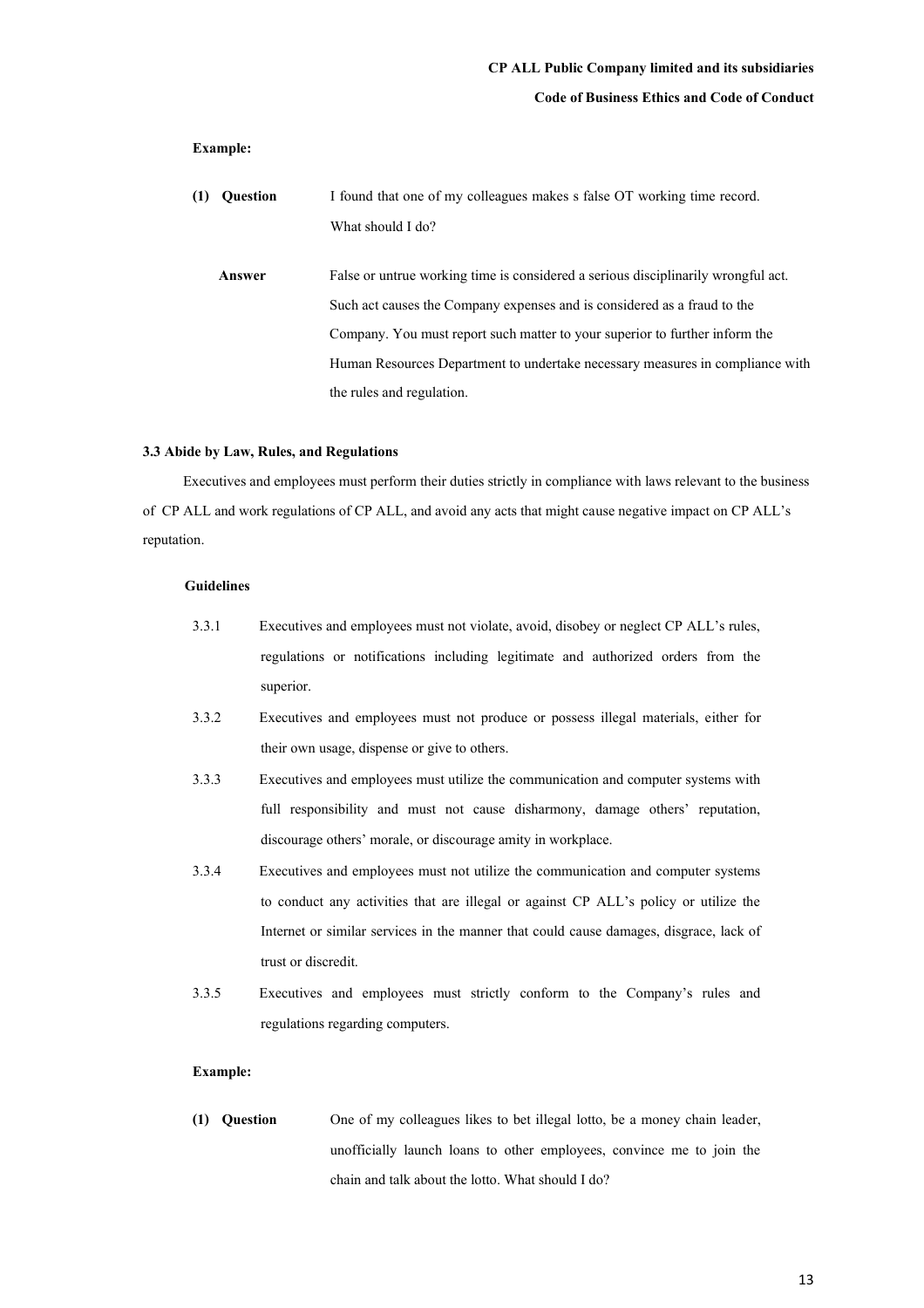#### **Code of Business Ethics and Code of Conduct**

- **Answer** You should not join any activities that are against the Company's rules and regulation. Rather, you should warn your friend or report the superior or related department to further proceed.
- **(2) Question** One of my colleagues work part-time job to make additional income by selling MLM products and using work time, telephone and e-mail of the Company to sell such products. I am one of those who are convinced to buy the products. What should I do?
	- **Answer** According to the Company's rules and regulation, it is prohibited that employees utilize the Company's time, tools and equipment for the benefit of oneself or others. You should warn your colleague or report the superior or inform related department to further proceed.

#### **3.4 Company's Property**

Executives and employees shall keep CP ALL's properties in a good condition and utilize them to fully generate benefits for CP ALL's business and must not use them for their own or others' benefit in a misconduct way.

- 3.4.1 Executives and employees must conform to CP ALL's safety regulations when using tools, equipment and work environment.
- 3.4.2 Executives and employees must not take, utilize, sell, give, borrow, owe, distribute or transfer CP ALL's properties without permission, regardless of their value or condition.
- 3.4.3 Executives and employees must not have an intention to damage, sabotage or destroy CP ALL's properties.
- 3.4.4 Executives and employees must not use CP ALL's properties for their own interest or external business, except for permission granted by their superior.
- 3.4.5 Executives and employees are responsible for helping or attempting to gain patent and copyright, and protect, save and preserve the rights that CP ALL owns towards intellectual properties such as patent, copyright, trademark and commercial confidentiality necessary to the business competitiveness. Such rights must be exercised with full responsibility and respect in the rights of the intellectual property's owner such as prohibition of installing illegal software, system or work system, movie files, music, games or other programs onto CP ALL's computers, etc.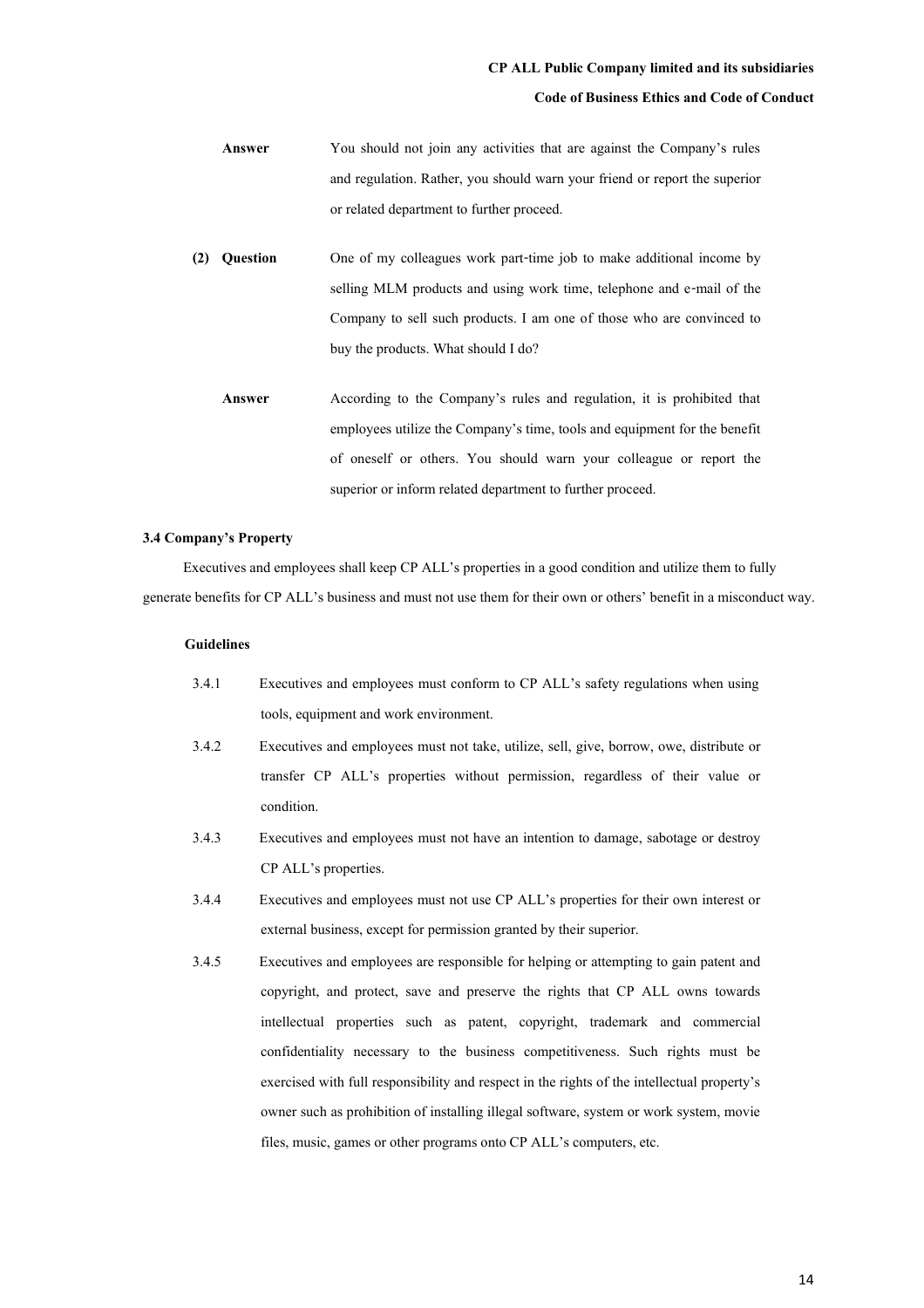#### **Example:**

- **(1) Question** While I perform my duty, I have developed a program that enhances the efficiency of sales and customer service. I have explained such program to other company's executives who request the detail of such program. Should I submit the detail?
	- **Answer** You cannot send the information of such program to others because the program you have developed is right protected according to intellectual property laws. You should submit all details of the program to the superior and the Company's Legal Department to further proceed the protection of rights and benefits of the Company in compliance with laws.
- **(2) Question** My department receives new computers in replacement of old ones. Can I donate the old computers on behalf of the Company to schools in me responsible area?
	- **Answer Even though the office computers are obsolete, donation must be in** compliance with the Company's regulation and must be approved by the authorized superior.

#### **3.5 Promoting mutual respectfulnessand fair treatment**

CP ALL recognizes the important of respecting human rights by treating equally, non-discrimination, promoting human rights, and avoiding human rights violation. Furthermore, CP ALL is aware of important of; labour practices, fairly treating employee by aligned with labour laws and other labour regulations.

The executives and employees shall promote diversity at workplace, non-discrimination on gender, nationality, religion, age, disability, race, or any physical appearance that protected by laws, avoid violation, and respect each other as well as jointly recommend a solution, complying with labour laws and guidelines.

- 3.5.1 Executives and employees must not commit any acts causing sexual harassment among colleagues. If sexual harassment among employees is found, such matter shall be reported to the superior immediately.
- 3.5.2 Executives and employees must not provoke, slander or imitate others causing disharmony and shall omit claiming others' work as one's own.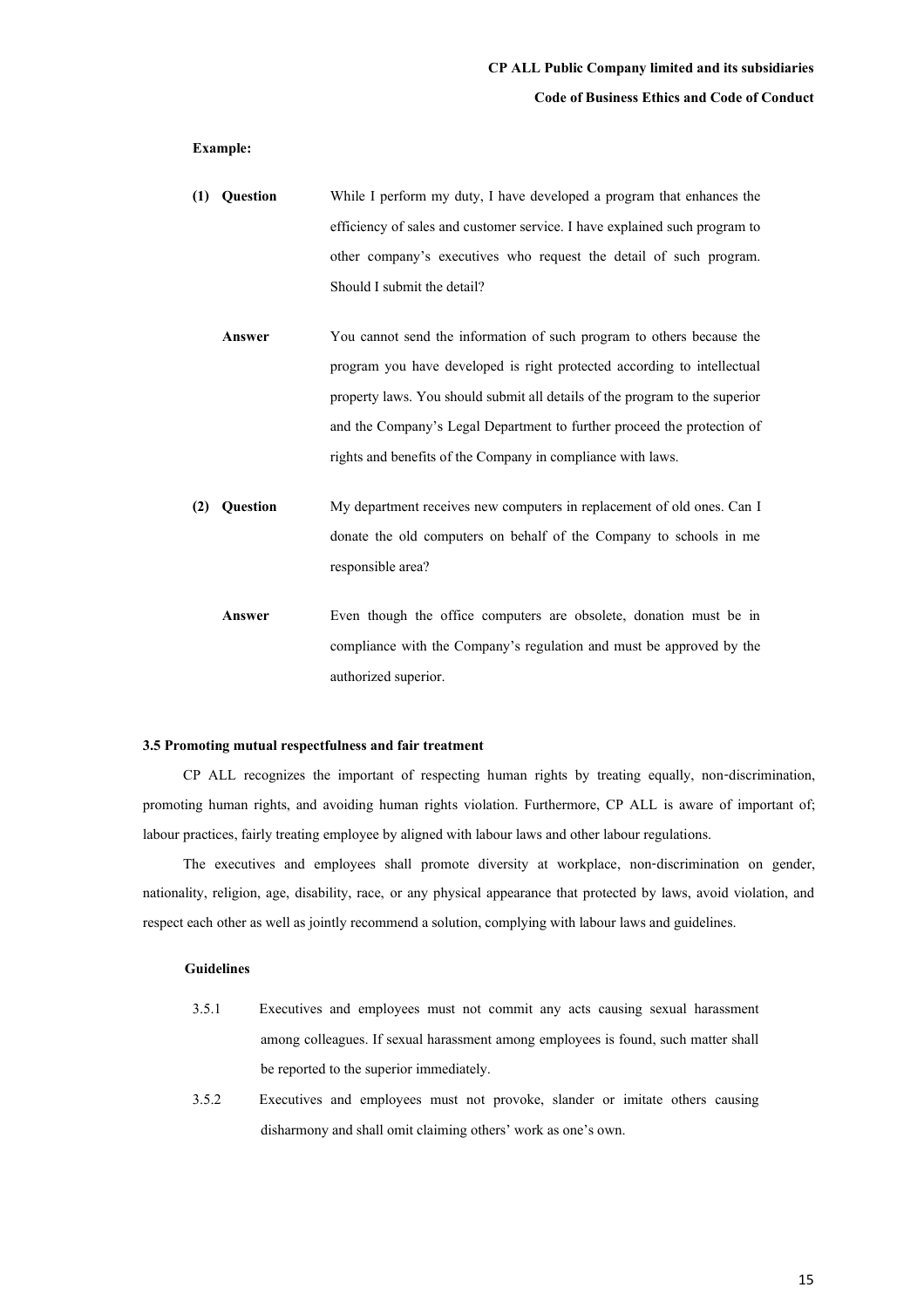- 3.5.3 Executives and employees must be disciplined, must not commit any acts that are disrespect against their superior, and must treat their colleagues and subordinates with politeness, morale and amity.
- 3.5.4 Executives and employees must respect the privacy of other directors, executives and employees by not revealing personal information such as salary, medical treatment history or family detail to external or irrelevant parties, except the information which must be disclosed in accordance with the Acts or laws as regulated.

#### **Example:**

**(1) Question** One of my colleagues has a habit of joking, lewd, obscene, or asking double-meaning questions which bothers me, my colleagues of different genders, and others. How can I end this situation? Answer The company already has regulations prohibiting such behavior, so you can solve problems by speaking directly to that person about your personal feelings or reporting to the superior or the relevant department.

#### **3.6 Good Citizenship**

Executives and employees shall perform their duties as a good citizen who could live harmoniously with others in the society with pride.

## **Guidelines**

- 3.6.1 Executives and employees must develop themselves to adopt morality and ethics, as well as learn additionally in order to perform their duties efficiently and effectively. 3.6.2 Executives and employees must not behave in the way that marks dislike, molest people in
- the opposite sex, bully others, be in debt, addict gambling, take drugs, consume alcohol drinks while performing work, or commit any acts deemed ethically disgraceful.
- 3.6.3 Executives and employees must not bring weapons to the workplace except for permission granted by senior superior.

#### **Example:**

- **(1) Question** If you pick other people's property, what should be done?
	- **Answer** You should notify the superior and coordinate with the relevant departments such as your working department, the local police station, etc. to search for the owner.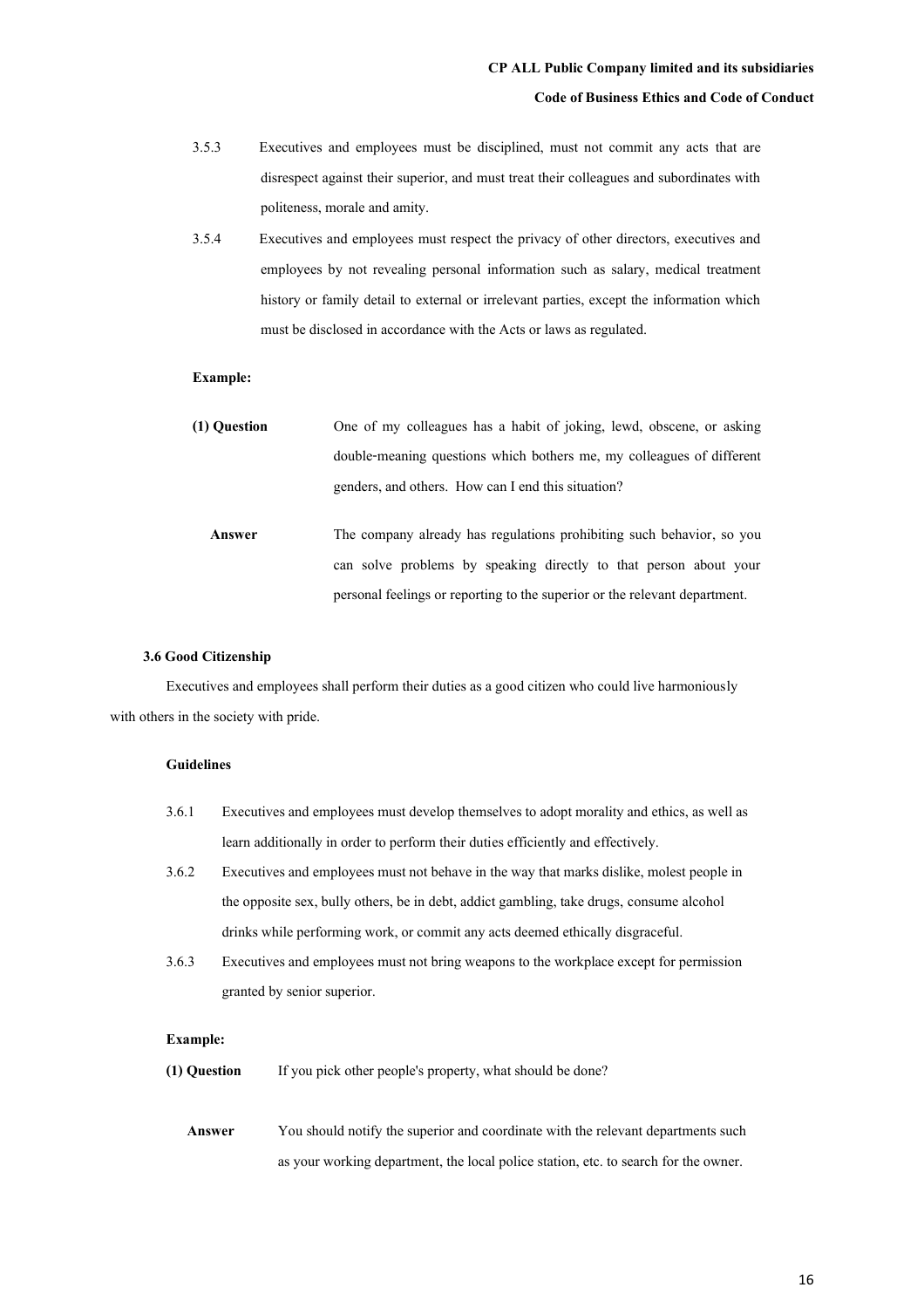#### **Code of Business Ethics and Code of Conduct**

Collecting other people's property but not returning it to the owner is considered a misappropriation of property.

## **3.7 Giving or Acceptance of Gifts, Assets, or Other Benefits**

Executives, employees and close relatives shall not give and/or not receive money, benefits, or items from others related to the business of CP ALL if such giving and/or receiving causes misunderstanding in the way that the giver and/or receiver is inclined or specially related in business with the giver and/or receiver, causing damages to CP ALL.

#### **Guidelines**

- 3.7.1 Executives, employees and relatives or members under the same roof must not request, receive or join social activities, sports, reception, gratuity, gift or commission for oneself or others from any individuals that jointly do business.
- 3.7.2 In an undeniable case, executives and employees may accept benefits or gifts with a commercial or traditional purpose if the value of such benefits or gifts do not exceed Baht 3,000. In case of over Baht 3,000, the executives and employees must report their superior in writing and submit such benefits or gifts to CP ALL.
- 3.7.3 As CP ALL's representatives, in the case of joining business partners' reception or travelling outside for training/visit and receiving benefits or gifts with a value exceeding Baht 3,000 either through lucky draws or gift acceptance, executives and employees must act in the same way as 3.7.2.
- 3.7.4 Giving gifts or benefits can be traditionally done transparently in accordance with relevant laws and company policies, but it must not affect the company's operations and business decisions without any intention or anticipation to get benefits or other things in return and without company personnel's demand or request.
- 3.7.5 Giving gifts or benefits must be done only on behalf of the company and must be reasonable with a value not exceeding 3,000 baht. If the value of benefits or gifts exceeds 3,000 baht, must notify the office level executives and the management working group regarding benefits or gifts with a value in excess of 3,000 baht which must be approved by the company.

#### **Example:**

**(1) Question** I am travelling to attend a meeting with a business partner's company for the first time and traditionally there must be an exchange of souvenirs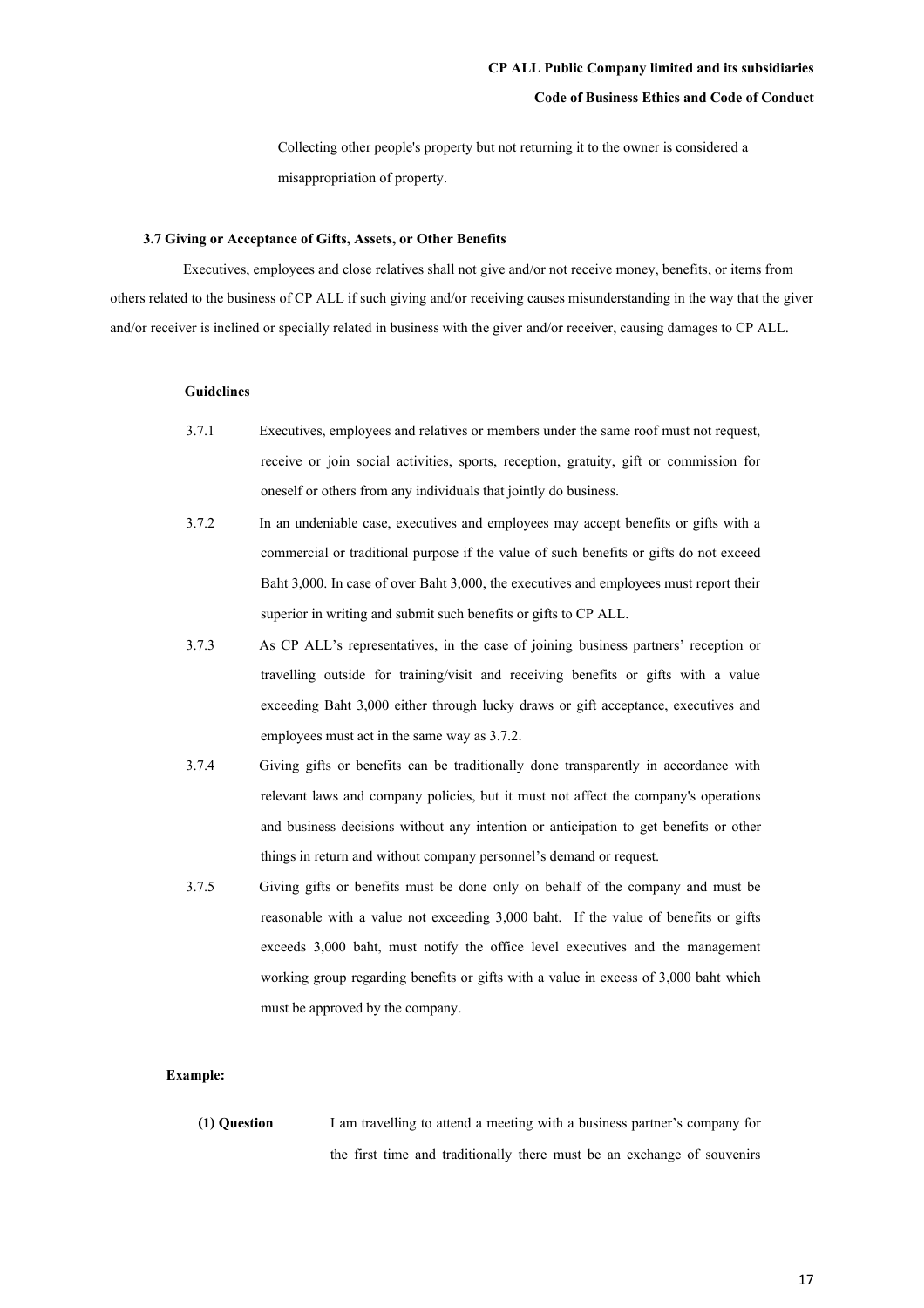between the companies that jointly do business. Does the Company have a policy of accepting souvenirs?

**Answer** It is a tradition of exchanging souvenirs in order to strengthen business relationship. However, the presents should have high value. If the presents you receive has value higher than normal, you must receive such items on behalf of the Company, report the superior and give them to the Company.

## **3.8 Conflict of Interest**

Executives and employees shall not act in any way that may create conflict of interest with CP ALL.

#### **Guidelines**

- 3.8.1 Executives and employees, their family members and persons living under the same roof shall not engage in any business/activity that may cause other persons to consider that the business/activity has conflict of interest with CP ALL, whether directly or indirectly. The consideration and approval of the transaction must take into account for the best interests of the company.
- 3.8.2 Executives and employees shall not join with family members or close persons to engage in any business/activity that may create conflict of interest with CP ALL, whether directly or indirectly, in order to avoid any inappropriateness that may arise. Relations with family members or other persons that may create conflict of interest should be reported to your superior and human resources department in writing.

#### **Examples:**

- **(1) Question** I am in charge of computer programming while a computer consultant company needs a lot of experts of the same area. Can I accept to do the programming job for such computer outside work time?
	- Answer No. The Company has regulations that prohibit employees to involve with working in a similar field with the Company. However, there may be an exception, for instance, educating in academic institutions. To avoid the conflict of interest with the Company, you should inform or consult your superiors.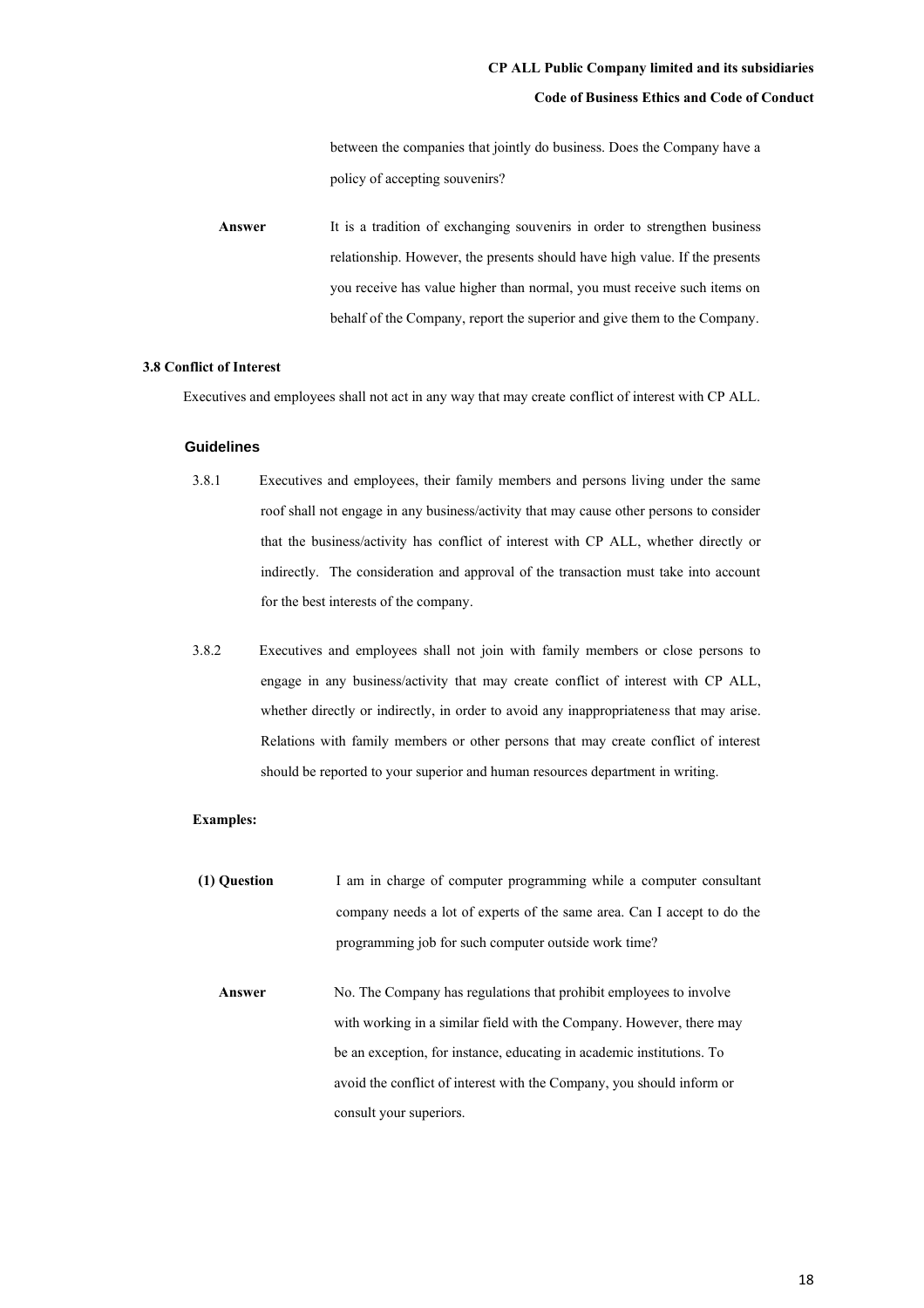**(2) Question** I am selecting the external consulting firm to organize a special marketing event. My brother is conducting the business in marketing consultancy. I have considered and found that my brother is qualified with the job I need. Can I hire my brother?

Answer **No.** Even though your brother is highly qualified, hiring can cause conflicts of interest with the Company. However, your brother still has a chance to be selected as the Company's consultant but you must not involve with the process of selecting, decision making and hire offering.

- **(3) Question** A company that is CP ALL business partner has invited you to attend a seminar in which the contractor will sponsor you travel expenses, air tickets, accommodation, meals, and travel allowances to all participants and allow you to bring your family with you. Should you attend this seminar or not?
	- **Answer** Should not attend the seminar because there are offers that seem too incentive than usual, but if the seminar is interesting and has business benefits, you may request approval from your superior on a case-by-case basis. However, if accepting to attend the seminar, the family must not be brought along and must not receive travel allowances because it is considered more beneficial than usual.
- **(4) Question** If a person in the executives' family and employees' open the Store Business Partner (SBP), what should you do as a manager and staff to prevent conflicts of interest with the company?
	- **Answer** Executives and employees must not participate in or carry out any activities which may be suspected of having conflicts of interest with the company. In case of doubt, the superior and the human resources department must be notified in writing in accordance with the disclosure form of the conflict of interest report.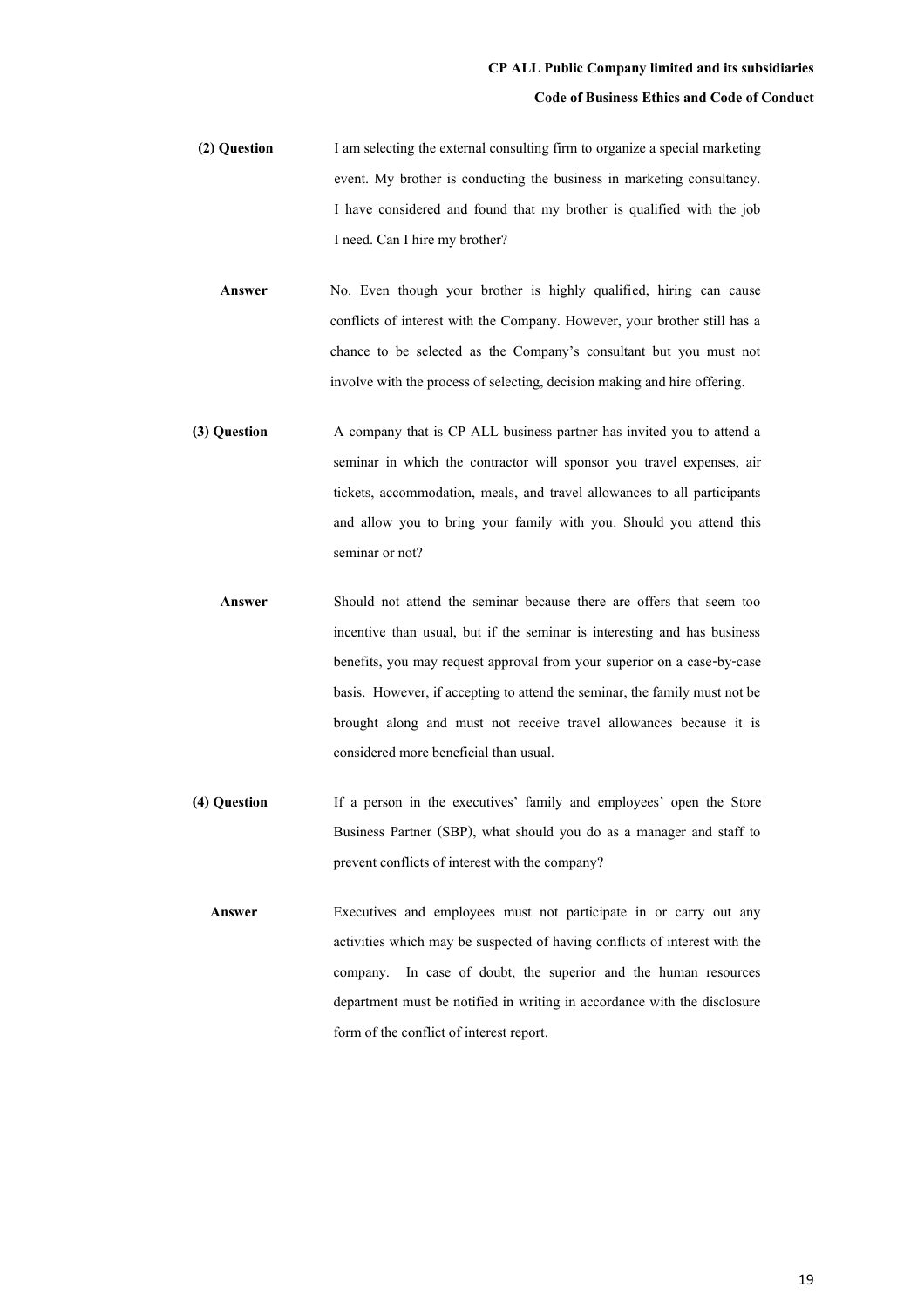#### **3.9 Maintaining Confidential Informationand Use of Inside Information**

Executives and employees shall not use CP ALL's inside information for wrongful gains.

- 3.9.1 Executives and employees who are responsible for using the Company's inside information must be careful not to let others overhear, eavesdrop, wiretap, or audio record the inside information. In addition, they should not converse in public through mobile phones or converse with family members and close persons which may lead to dissemination of inside information to others.
- 3.9.2 Executives and employees must strictly manage, store and classify inside information according to CP ALL's rules and regulations.
- 3.9.3 Executives and employees shall not disclose CP ALL's inside information to unauthorized persons, including their own family members, relatives, and friends, unless having received written approval from authorized persons and the responsible unit and/or owner of the information.
- 3.9.4 Executives and employees shall not use inside information that has not yet been disclosed to the public for securities trading or providing this information to others for securities trading at any time.
- 3.9.5 Executives and employees should not give advice or opinions on trading of CP ALL shares unless the Company has assigned such advice-giving as a part of your work.
- 3.9.6 Executives and employees in the unit related to preparing financial reports, including their family members, shall not trade CP ALL shares in the period 30 days before disclosure and 1 day after disclosure of financial reports or other information that may affect the share price of CP ALL.
- 3.9.7 Keeping important information that has not yet been disclosed as secret; limiting those who know the information only to related executives and employees as necessary; and informing the related persons that the information is secret, its limitations for use, and prohibition of trading of CP ALL shares by using the said information. The period for keeping the information confidential after the related executives and employees are no longer in position is according to the period determined by CP ALL.
- 3.9.8 Executives and employees must destroy information that is no longer in use in strict compliance with CP ALL rules and regulations to prevent information leak.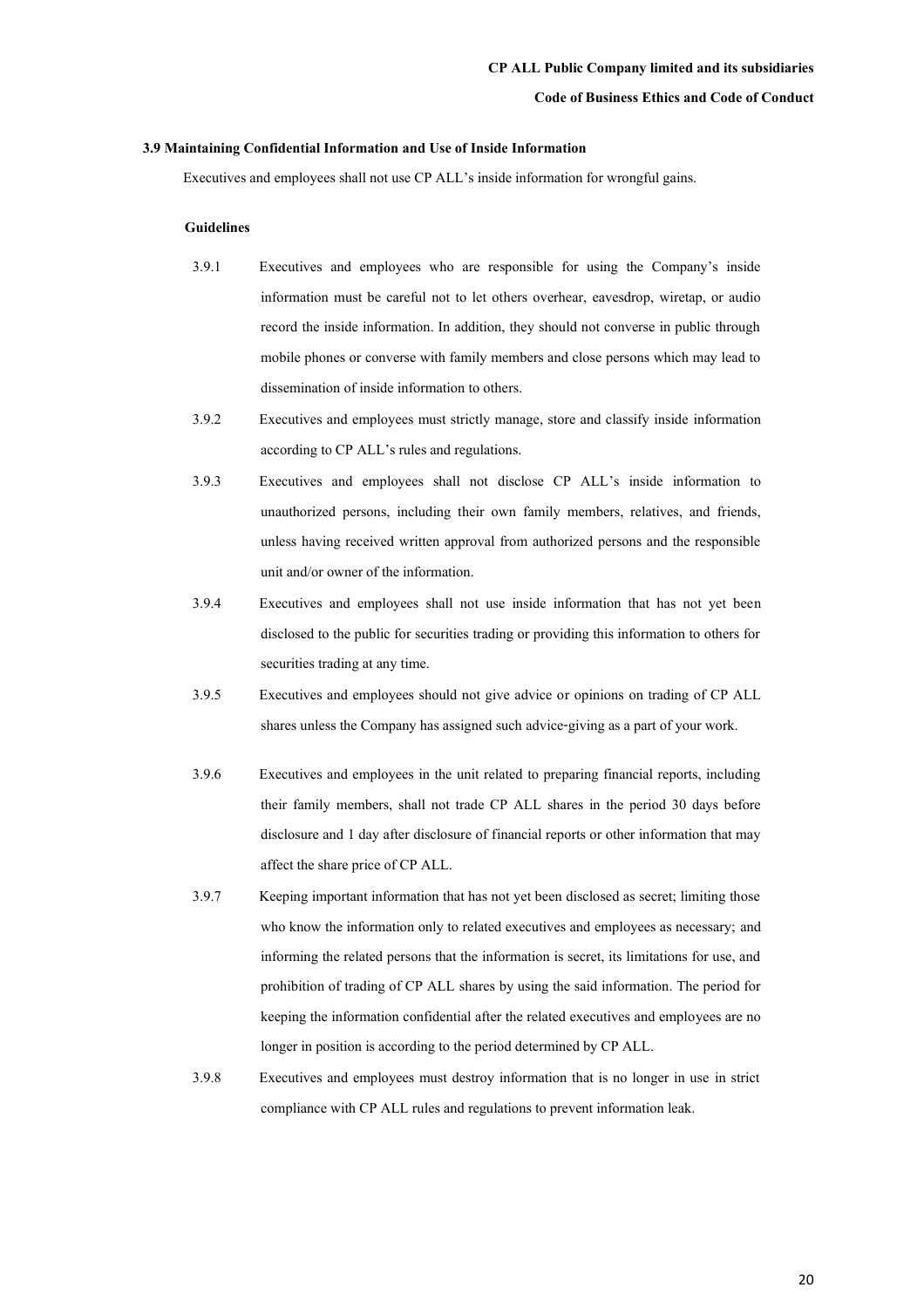#### **Example**

- 1) **Question** I have a teaching job outside my work time and want to use the information obtained from the job I work for the Company as a part of the instruction. Is such act concerned as conflicts against the Company's policy?
	- **Answer** It might be the conflict against the Company's policy because the information produced uses/is the information under your possession while you work for the Company. It may be the internal information or intellectual property. You should consult your superior before using the information beyond one's own responsibility.
- 2) **Question** The Company has planned to invest in a major project. If it is successful, it will benefit the business largely and may increase the price of the Company's securities. I have involved with the information disclosure. Can I trade the Company's securities I am holding?
	- **Answer** You must not trade the Company's securities during such period because insider trading is prohibited in accordance with the Section 241 of the Securities and Exchange Act B.E. 2535 (1992).
- **3) Question** The Company has planned to invest in a major project. If it is successful, it will benefit the business largely and may increase the price of the Company's securities. I have involved with the information disclosure. Can I trade the Company's securities I am holding?
	- **Answer** You must not trade the Company's securities during such period because insider trading is prohibited in accordance with the Section 241 of the Securities and Exchange Act B.E. 2535 (1992).
- **4) Question** I have controlled the information of employee name list and salary. My friend working in other company asks for the information without receiving any return. Can I send such information to my friend?
	- **Answer** No. The Company is prohibited employees to reveal internal information of CP ALL to other parties having no rights to know according to the rules and regulation or business agreement. Such personal information must be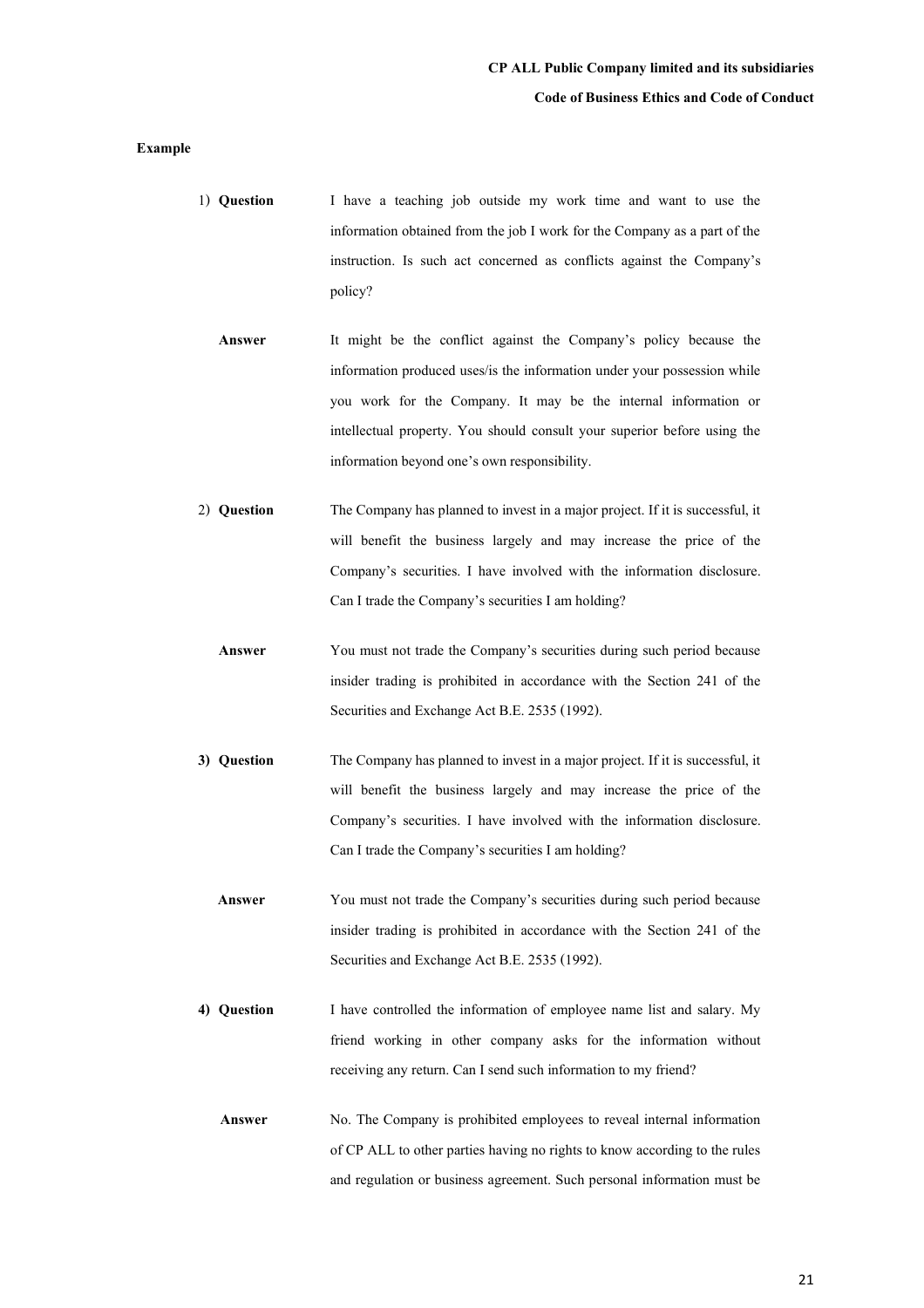kept internal within limited circulation and must not be revealed to external parties before receiving permission from authorized persons or information owners. Personal information processing can be conducted only with the purpose of collecting, using or revealing information as stipulated in the rules and regulation or business agreement. If the purpose is changed, information controller must acknowledge or request for consent from the information owner.

## **4. Postscript**

Ethics in Conducting Business and Ethical Bounden Duties are regarded as disciplines which must be understood and uphold by the Board of Directors, executives and employees and do not allow the Board of Directors, executives and employees to commit any acts that are against the will of the Ethics in Conducting Business and Ethical Bounden Duties. In case of violation against the Ethics in Conducting Business and Ethical Bounden Duties, CP ALL has stipulated the punishment scheme based on working regulation. Hereby, if it is unclear or there are any other problems apart from stipulation in practice, executives and employees should consult or discuss with lie superiors to jointly consider and solve the problem or further find the most suitable practice.